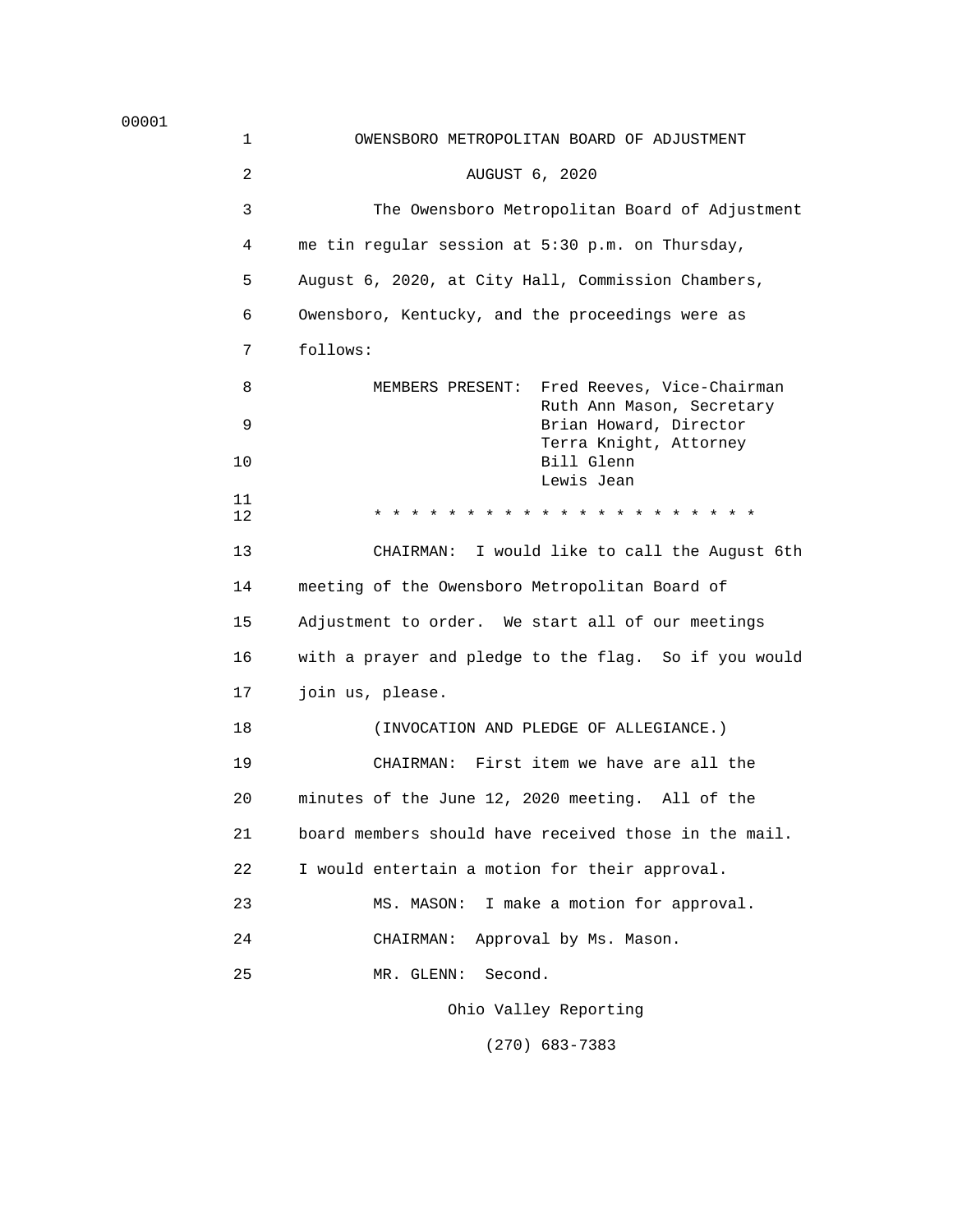00002

 1 CHAIRMAN: Second by Mr. Glenn. We have a 2 motion and a second for approval of the minutes. All 3 in favor raise your right hand. 4 (ALL BOARD MEMBERS PRESENT RESPONDED AYE.) 5 CHAIRMAN: Mr. Howard. 6 ---------------------------------------------- 7 CONDITIONAL USE PERMIT<br>8 ITEM 2 8 ITEM 2<br>9 6819 Hi 9 6819 Highway 56, zoned A-R Rural Agriculture & A-U Urban Agriculture<br>10 Consider a request Consider a request for a Conditional Use Permit in order to operate a farmer's market at the subject<br>11 property. property. Reference: Zoning Ordinance Article 8, Section 9.2E1 12 Applicant: David T & Marlene G. Knight 13 MS. KNIGHT: Please state your name for the 14 record. 15 MS. EVANS: Melissa Evans. 16 (MELISSA EVANS SWORN BY ATTORNEY.) 17 MS. EVANS: The subject property is a rural 18 residential property that is 1.366 acres in size and 19 is split zoned A-R Rural Agriculture and A-U Urban 20 Agriculture. OMPC records indicate that there have 21 been no zoning map amendments or prior case history at 22 the subject property. 23 The applicant would like to convert an 24 existing farmhouse building that is approximately 25 1,200 square feet in size into a commercial farmer's Ohio Valley Reporting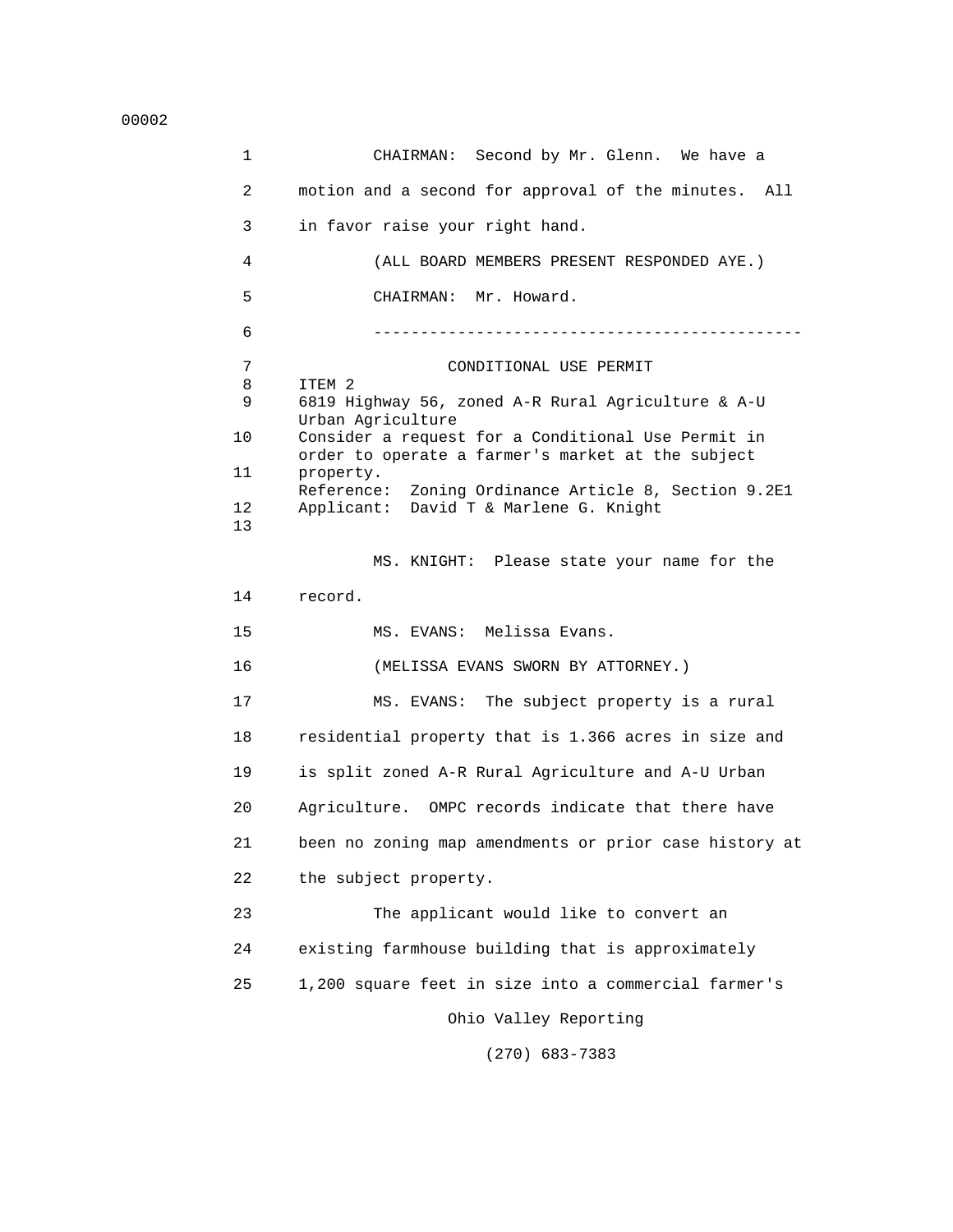1 market where the applicant intends to sell canned 2 goods, baked goods, coffee, farm produce, and other 3 retail merchandise. The applicant has already 4 undertaken interior remodeling efforts to establish 5 the use and has installed commercial parking areas and 6 signage on the property. The provided parking areas 7 consist of a paved handicap parking area located in 8 front of the structure, with additional parking 9 provided via a gravel lot located to the west of the 10 structure. Within the A-R Rural Agriculture and A-U 11 Urban Agriculture zoning districts, commercial parking 12 areas are allowed to utilize a gravel surface rather 13 than the traditional paved surface.

 14 The parking areas are accessed through an 15 existing 10-foot wide gravel drive that connects to US 16 Highway 56. Based on the submitted site plan, the 17 access drive is not proposed to be modified, but at 18 its current size the proposed commercial access drive 19 is not in compliance with the required 24-feet wide 20 minimum commercial drive standard for two-way traffic.

 21 If the Board should approve the Conditional 22 Use Permit, Staff recommends including a condition to 23 expand the width of the gravel commercial drive to 24 24-feet, along with the installation of a 50-foot long 25 paved apron where the access drive connects with US

Ohio Valley Reporting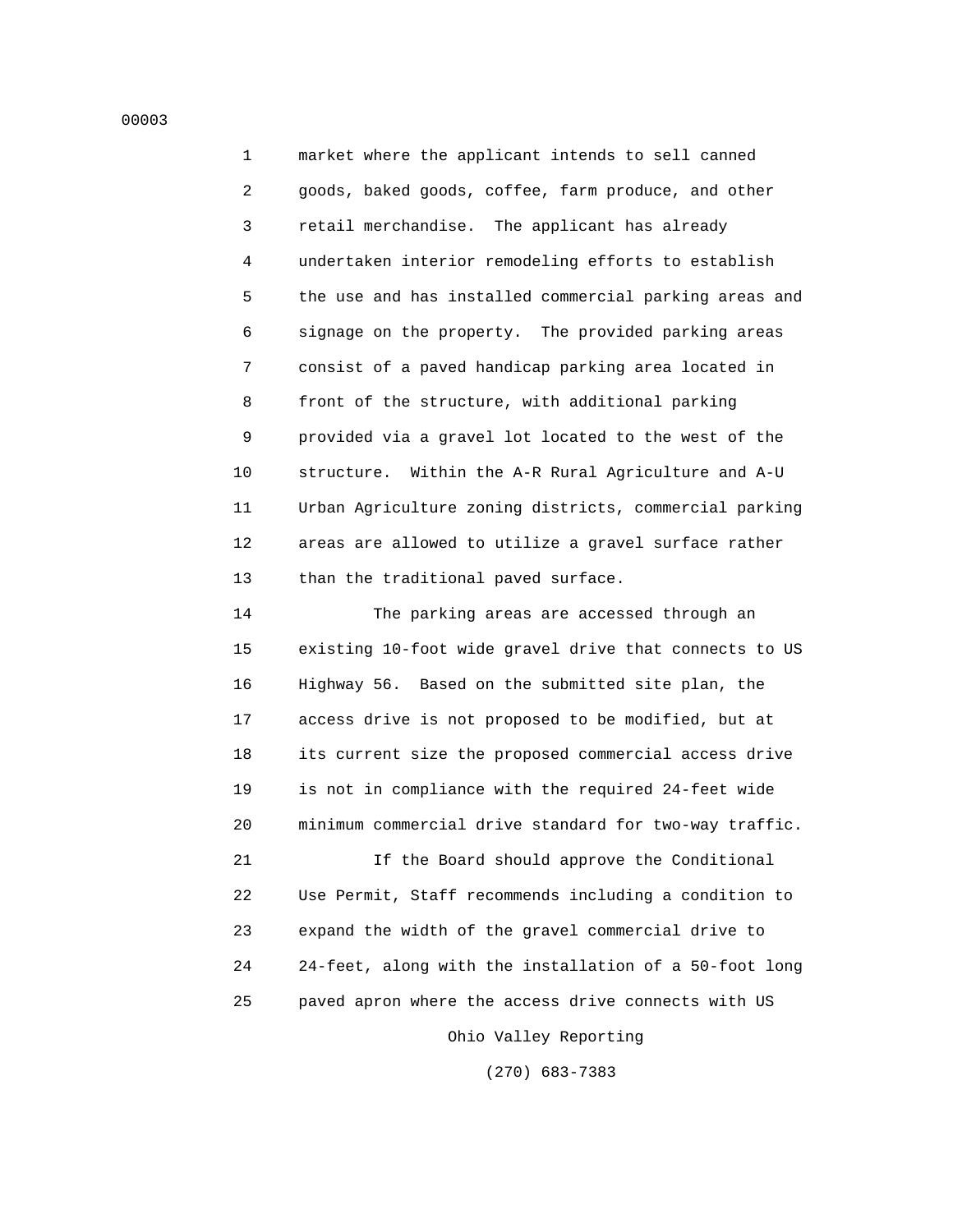1 Highway 56 in order to keep gravel from spilling into 2 the roadway.

 3 Land Use In Surrounding Area 4 Adjoining properties to the north, east and 5 west of the subject property are also split zoned A-R 6 and A-U Urban Agriculture, and appear to be utilized 7 for agriculture. Properties to the south (across US 8 Highway 56) are zoned A-U Urban Agriculture, and 9 appear to be rural single-family residential uses. 10 Zoning Ordinance Requirements 11 1. Parking - Farmer's Market: 6 parking 12 spaces plus one space for every 250 square feet of 13 structure floor area. As shown on the submitted site 14 plan, the site can accommodate all 11 required parking 15 spaces, including 1 ADA space. 16 2. Landscaping - There is no landscaping 17 required since the property is surrounding by 18 agriculture zoning and the parking area is not 19 adjacent to any public rights-of-way. However, the 20 Board may choose to require any landscaping deemed 21 necessary to buffer or screen the use from adjoining 22 properties. 23 Suggested Conditions 24 1. Submission and approval of a site plan; 25 2. Expansion of an existing 10-foot wide Ohio Valley Reporting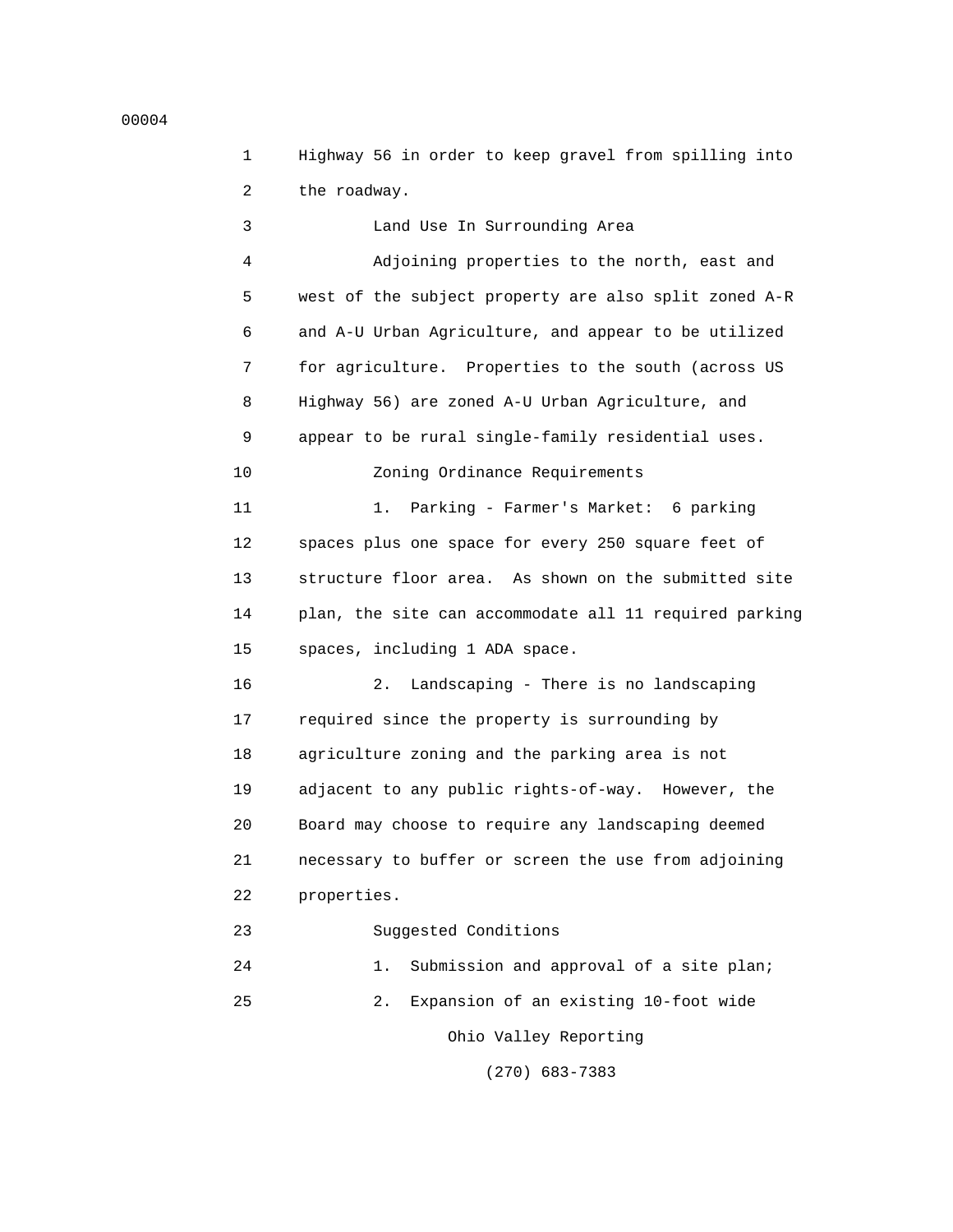#### 00005

 1 drive to 24-feet in width, with a 50-foot long paved 2 transition drive where the drive connects to US 3 Highway 56; and, 4 3. Obtain all necessary building, electrical 5 and HVAC permits, inspections and certificates of 6 occupancy and compliance. 7 We would like to enter the Staff Report into 8 the record as Exhibit A. 9 CHAIRMAN: Thank you. 10 Is anyone here representing the applicant? 11 MR. KAMUF: Charles Kamuf. 12 MS. KNIGHT: Mr. Kamuf, you're sworn as an 13 attorney. 14 MR. KAMUF: Thank you. 15 I represent the Knights. Marlene and her 16 husband lived in Louisville for years and they 17 returned. She was up there in charge of the catering 18 at the Galt House. The reason I mention that is that 19 she intends to refurbish an old cottage or old house 20 on the property. It's kind of a country cottage. She 21 intends to sell merchandise, coffee, baked goods; 22 basically farm products. We call it maybe Farmer's 23 Market. I have a couple of handouts, please. 24 Let me speak just a second about the cottage. 25 We have cut out of a 3 or 400 acre tract Ohio Valley Reporting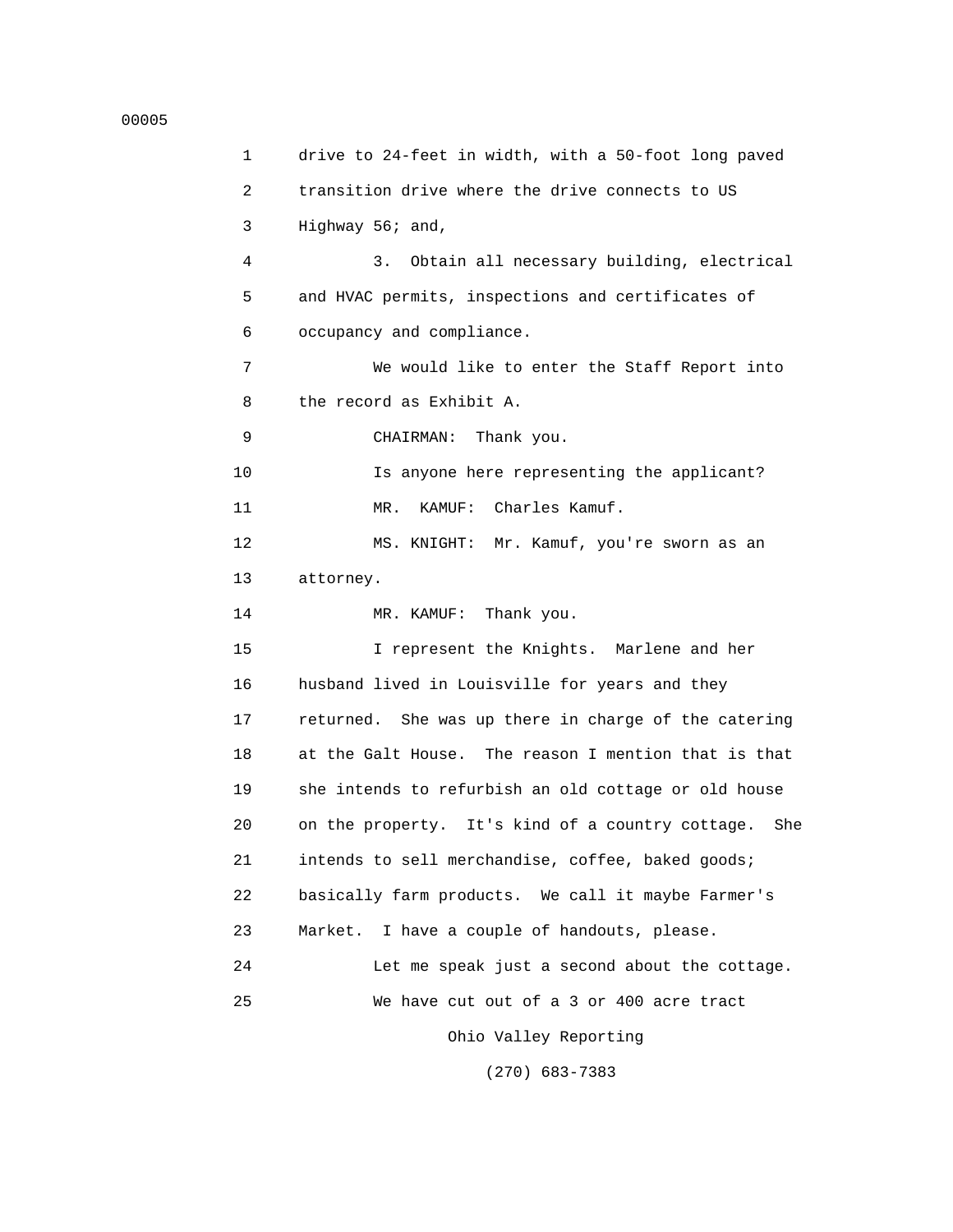#### 00006

 1 practically 1.3 acre and we're going to put it in line 2 with the cottage that you see there. The Knights that 3 own this property, it's been in their family for about 4 165 years.

 5 Before we did anything, we talked to all the 6 neighbors. You see a lot of people here tonight. 7 There's no objection to this conditional use. As a 8 matter of fact, all the neighbors want this.

 9 And I will introduce in a few minutes a 10 petition with over 100 names of the people in the 11 area.

 12 We also, there was something special about 13 this little cottage. We have Mr. Collignon here and 14 his brother lived there for about 40 years. It's sort 15 of emotional for the people in the community and 16 that's why you see so many people here.

 17 If you look at the blowup that I gave you, you 18 can probably see that this -- in this area about 40 19 years ago, Mr. Chairman, Shorty Richardson and Bill 20 Spurrier there at the bank opened up a subdivision 21 there.

 22 I might point out, Mr. Jean, that in this area 23 there's over 300 houses. That's a third that there is 24 in the City of Whitesville.

 25 So it's a residential area that we have there. Ohio Valley Reporting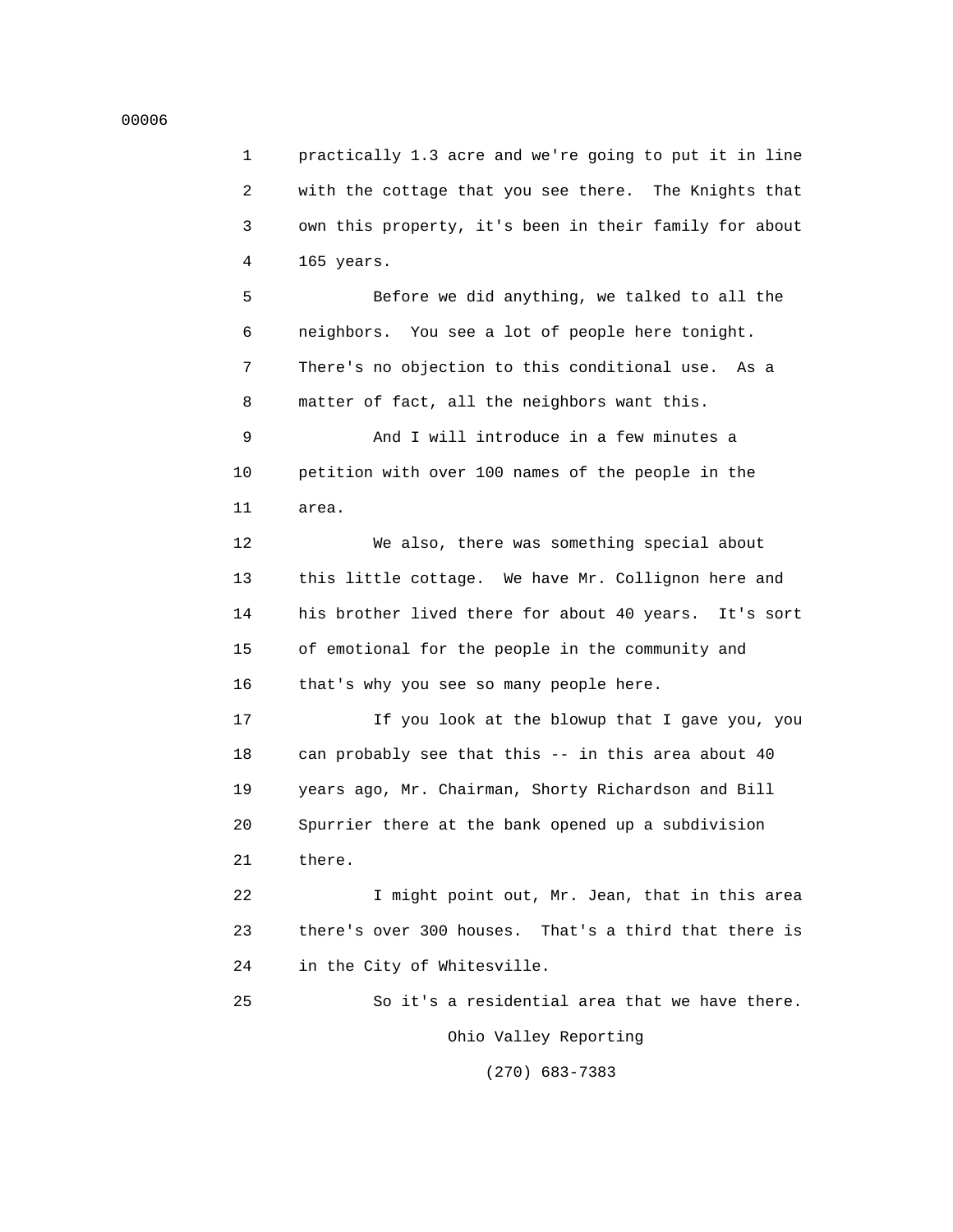1 I mention that because all of the area there was 2 developed. There is only one little area there that's 3 undeveloped and that's not for sale. So there is a 4 need in this little community of Sorgho for this 5 cottage.

 6 I call that area the new Sorgho. Then some of 7 you have been out to Red's place there at Sorgho. As 8 you get down to the far end, you see what I call the 9 old grocery store. It was a Head's market. Then you 10 see old Red's place. That's kind of the older area of 11 Sorgho. I call this the newer area. Across from this 12 property, just about across, you see marked on there 13 where it has a zoning of B-4. Used to be an old car 14 lot there, I think, run by the Schreckers.

 15 As you get down a little further, this is just 16 to show you the mixed area that you have there, you 17 have the industrial property. That used to be the old 18 Tennis House. The Tennis House later was developed 19 into an industrial area and they now have heavy 20 equipment there, fencing, siding and preconstruction 21 buildings. So this is an area that I think has mixed 22 use. I think this will blend in very well with the 23 area.

 24 I might point out to you that recently there's 25 been two conditional uses in the county, in the Ohio Valley Reporting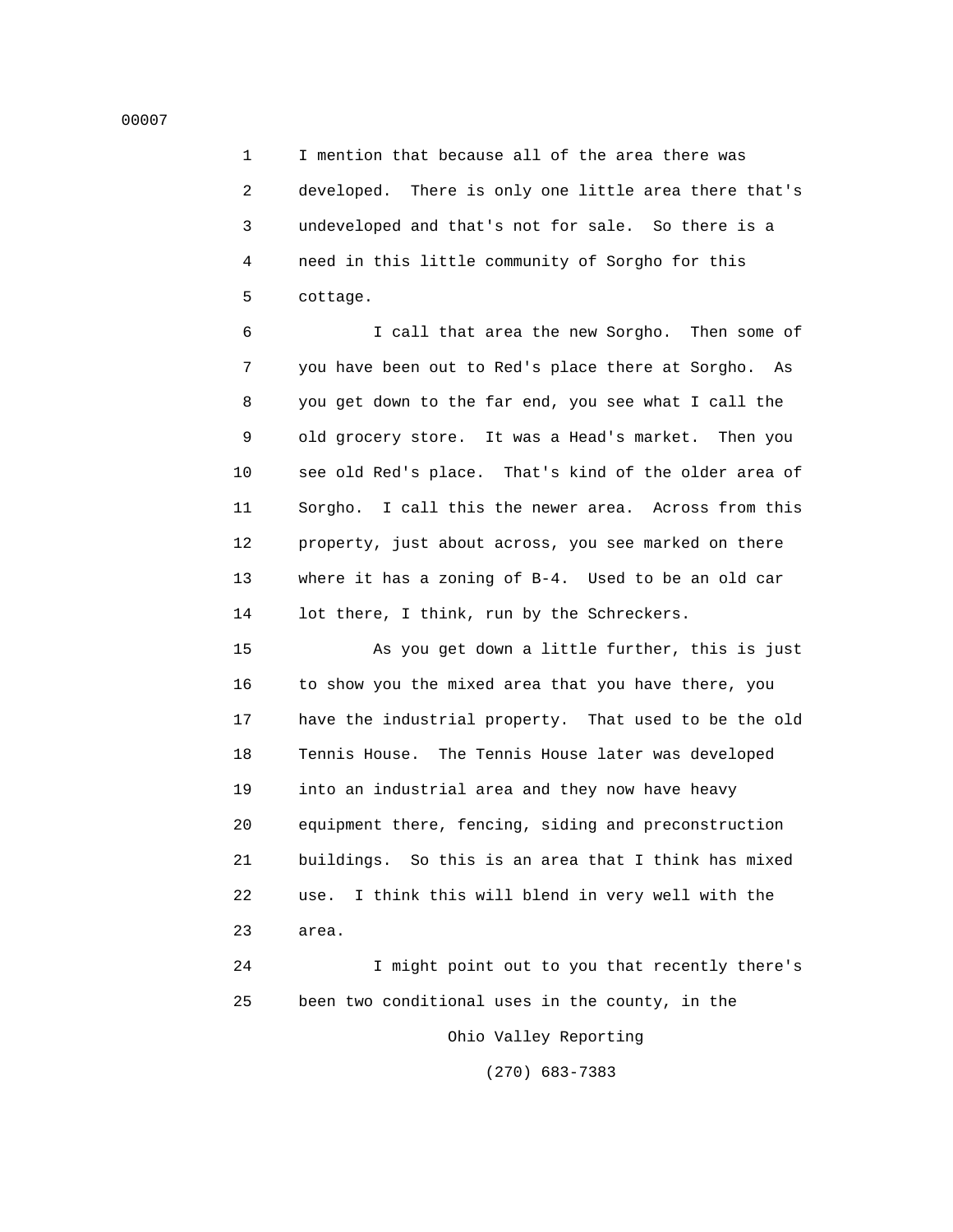# 1 agricultural area. One of them, if you remember, 2 about a year and a half ago was Susan Cecil had that 3 event place down in West Louisville. We put that in a 4 conditional use that's working very well.

 5 On Lee Rudy Road, Jim Gillis, he and his dad 6 own about 3 or 400 acres there, but they have a little 7 house and they've got that zoned where they sell beef 8 out of it.

 9 I don't see any detriment to the neighborhood. 10 As a matter of fact, I think that we would see a whole 11 lot of benefit to it. We'll get through in just a 12 second.

 13 I want to call Mr. Collignon. What he would 14 like to do is just read you two or three paragraphs of 15 what this little cottage has meant to that community 16 down there and what it has meant to his family and how 17 important it was that the Knight family let him use 18 that.

 19 MS. KNIGHT: Sir, could you state your name 20 for the record, please?

 21 MR. COLLIGNON: My name is Steve Collignon. 22 (STEVE COLLIGNON SWORN BY ATTORNEY.)

 23 MR. HOWARD: Even though it may be muffled, we 24 would request that when you're speaking that you leave 25 your mask on because others will be approaching the

Ohio Valley Reporting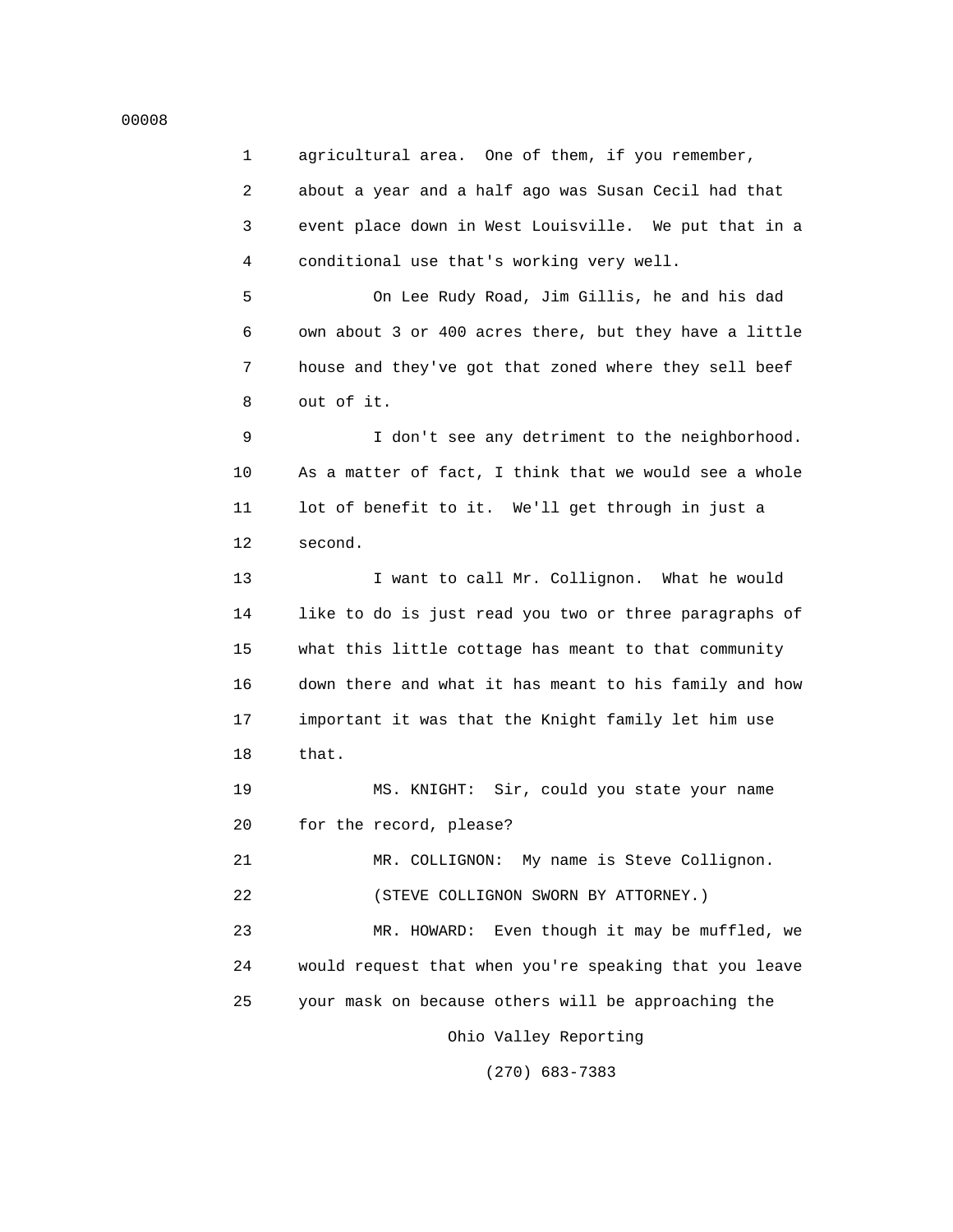```
 1 same mike and speaking into those. We would like to
 2 keep everybody with their mask on.
```
 3 MR. COLLIGNON: Good afternoon. My name is 4 Steve Collignon. I am reading something that was 5 written by my sister Diane Collignon.

 6 Let me preface this by saying that there's an 7 8 by 10 picture of my brother Bobby and my mom, his 8 mom, Shorty Collignon. Mrs. Knight requested that 9 from us one day because she wanted to perhaps put it 10 on the wall somewhere as a tribute to Bobby's time at 11 the house.

 12 This is a picture of Bobby and his Mom 13 (Shorty) Collignon. Bobby was born in this house in 14 1939, lived here until he was three, moved to another 15 location with family, but returned in 1980 when his 16 dad passed away. This home and land became his 17 sanctuary in a world that was too fast paced and 18 unpredictable for him. He was autistic and socially 19 handicapped and could not work in the public world. 20 He was hired by the farmers around the area who 21 accepted him as the way he was and allowed him to do 22 manual farm labor, which he took very seriously and 23 completed with great pride.

 24 Bobby walked his little plot of land for 40 25 years, knowing all the shrubs, trees and animals that Ohio Valley Reporting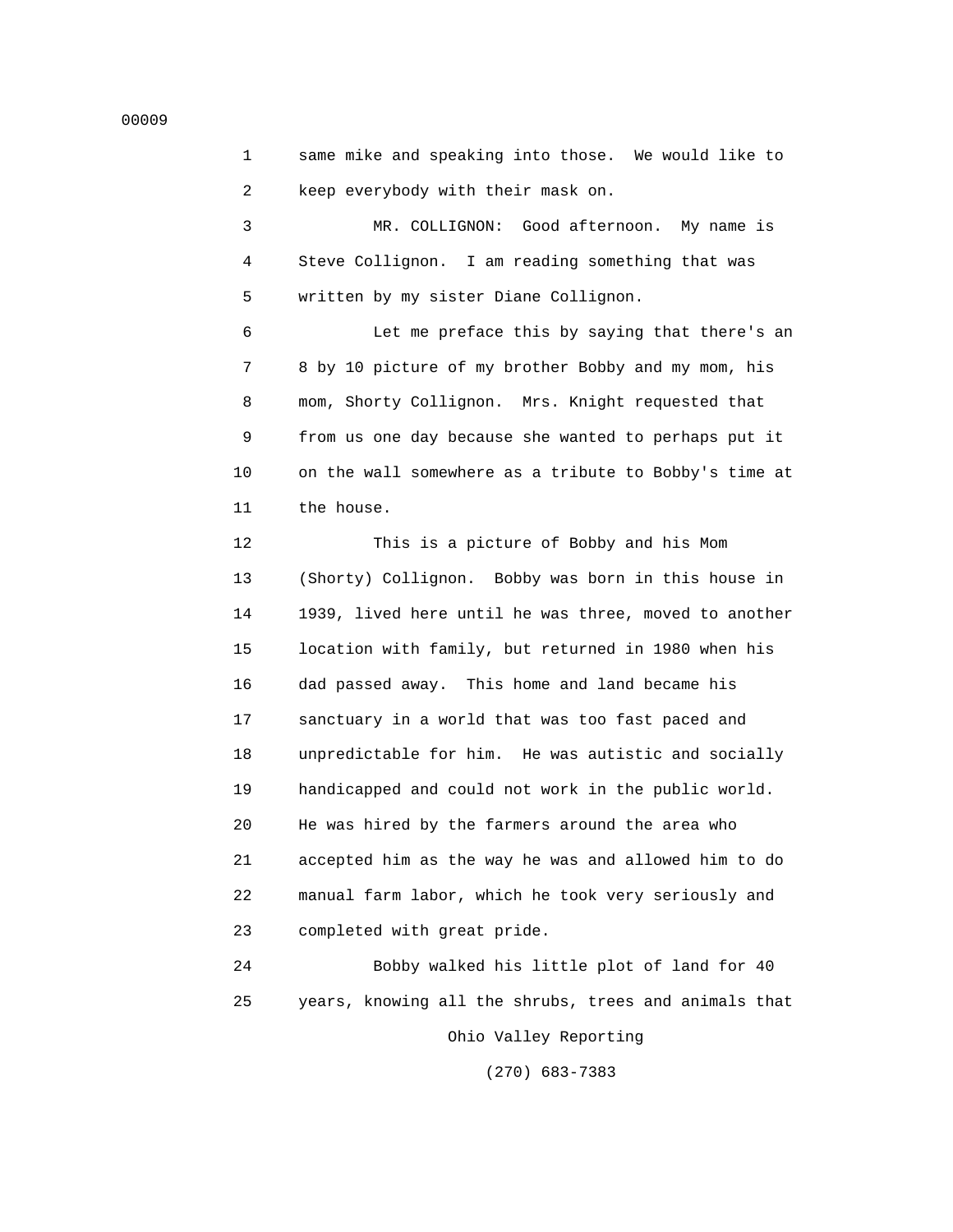1 walked beside him. In the spring, if you visited, you 2 received a boutique of daffodils, in the summer 3 tomatoes from his garden, and in the fall some 4 branches from his ornamental plum tree. He had a 5 heart of pure gold. When you tried to get him to say 6 something bad about someone or try to get him to tell 7 a lie, he couldn't do it. He would change the subject 8 quickly.

 9 When Mom passed away in 1999, the Knight 10 family told us that as long as Bobby was alive he 11 would always have a home there. Their family was 12 God's blessing to our family and to Bobby. The family 13 discussed moving him to a different location several 14 times, but could not take him away from the world 15 where he was content, safe and could be himself.

 16 The Muffin House, that's been changed to The 17 Cottage, has been filled with years of loving, 18 laughing, and caring. May God bless this new purpose 19 for this home and know that Bobby will be walking 20 beside you to make sure you take care of his little 21 corner of the world. Thank you, The Collignon Family. 22 CHAIRMAN: Any board members have any 23 questions for Mr. Collignon? 24 (NO RESPONSE)

25 MR. KAMUF: I just have one more exhibit.

Ohio Valley Reporting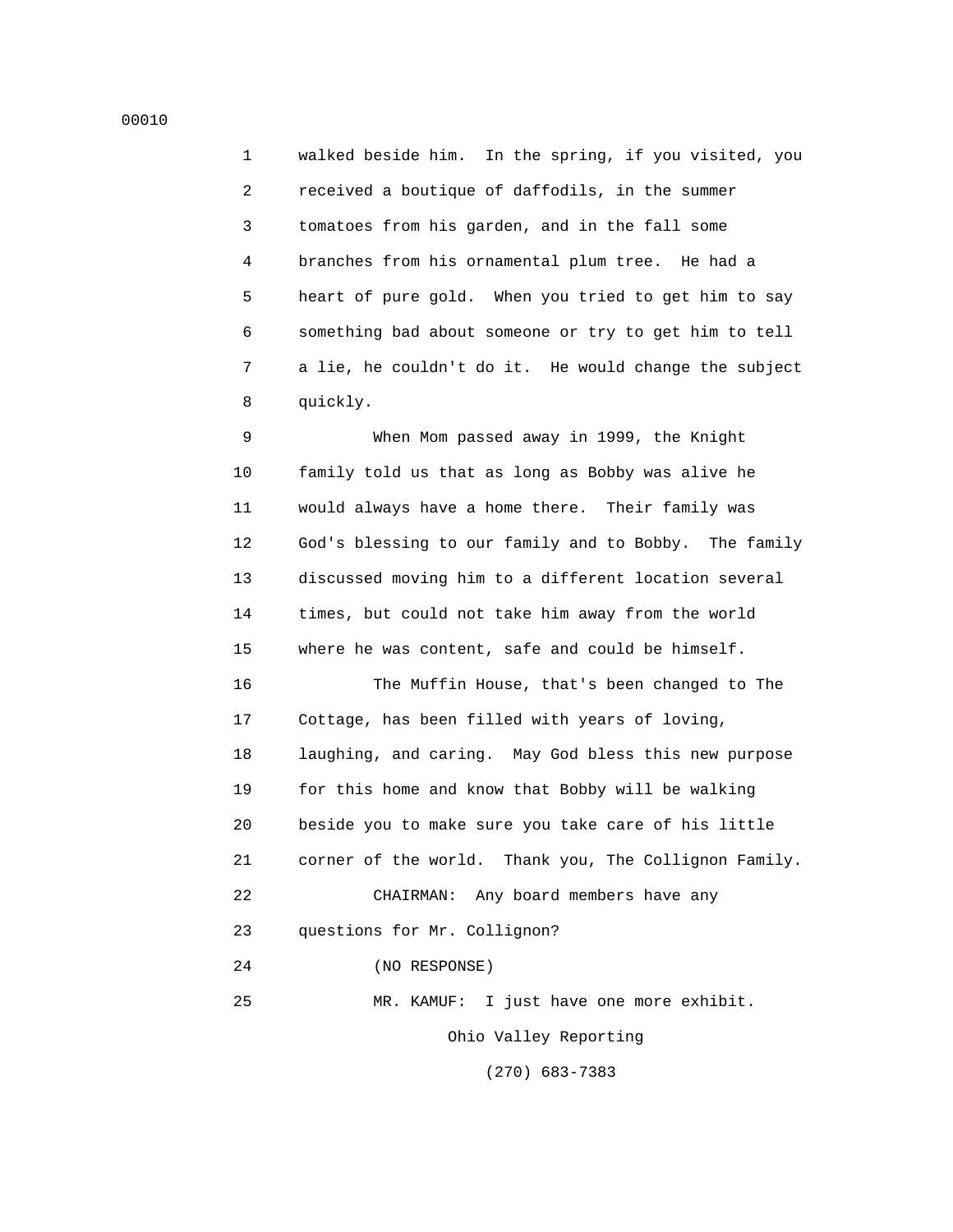```
 1 Here's a list of over 100 names of the people in the
 2 immediate area that would like this.
```
 3 I have several witnesses. I don't know how 4 much you would like to hear. The owner of the project 5 is Marlene Knight and her husband David and they have 6 put their heart into this. They want to help the 7 community. Marlene has been involved in the Farmer's 8 Market since it started. She would like to say a few 9 words just to let you know how important this is to 10 her and what she's done to be sure that there is no 11 objections and to be sure that it will be successful. 12 CHAIRMAN: Certainly. 13 MS. KNIGHT: Ma'am, please state your name for 14 the record. 15 MRS. MARLENE KNIGHT: Marlene Knight. 16 (MARLENE KNIGHT SWORN BY ATTORNEY.) 17 MRS. MARLENE KNIGHT: Charlie has explained a 18 little bit about my background when we were in 19 Louisville. 20 I currently own Convention Planning Business, 21 a consulting business. It's not necessarily a good 22 time to be in the convention business right now. I

23 have actually brought other businesses to Owensboro.

25 you all are familiar with that, for three years. I

24 I produced the Kentucky Sportsman Show here, if any of

Ohio Valley Reporting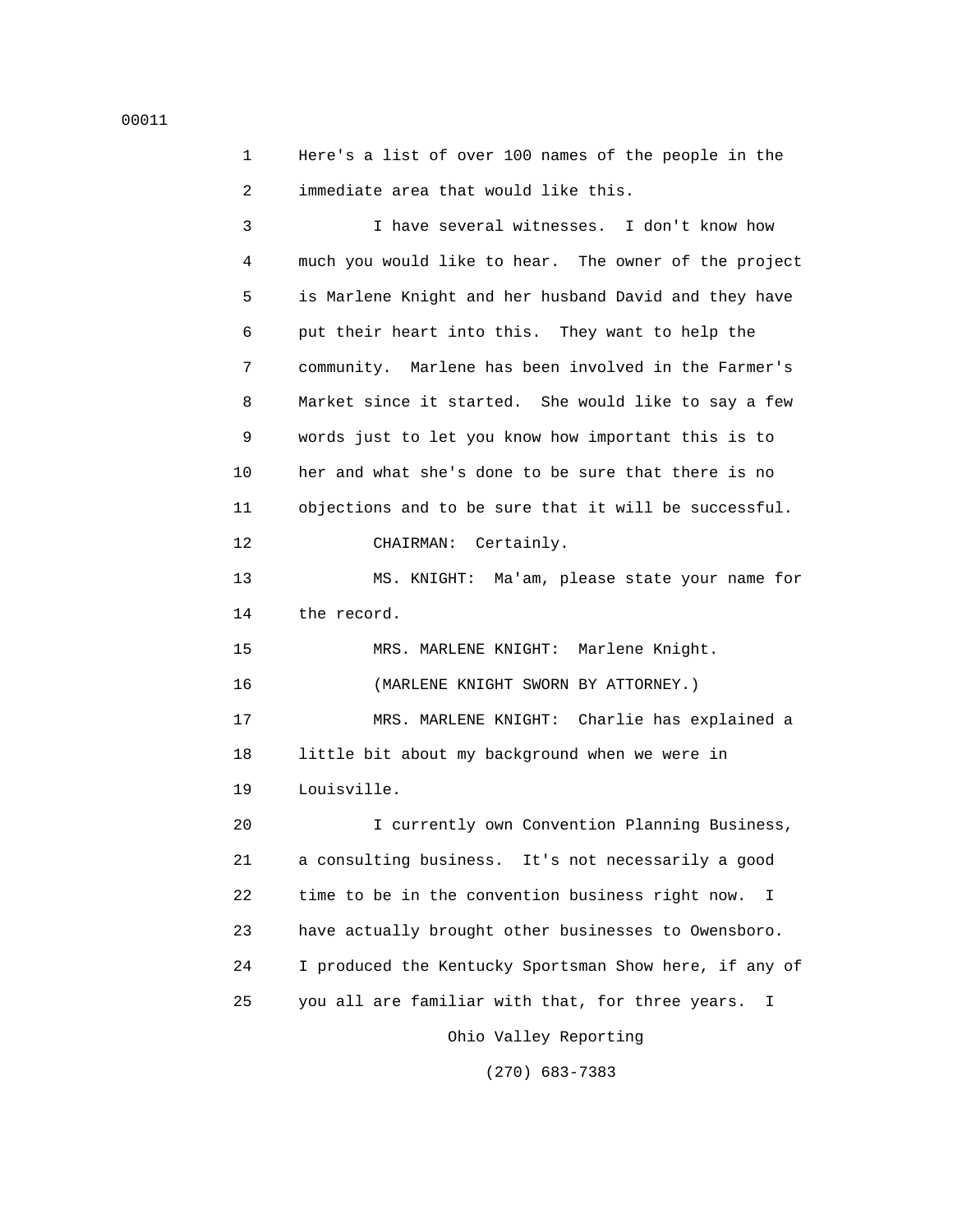1 also produced the College and Career Expo where we 2 brought in students in the area to look at over 100 3 colleges for their research.

 4 In doing that I've learned a lot about the 5 Owensboro Convention Center and Owensboro business and 6 feel very strongly about my community. I'm not new to 7 this type of business or the food and beverage 8 business. I am a certified catering professional, as 9 well as professional conference manager. I'm also 10 certified as a micro processer and registered home 11 baking business with the State of Kentucky. Our farm 12 stand is certified by Kentucky Farm Bureau.

 13 It's now time for me to use my skills for the 14 betterment of the community. Our farming community is 15 a wonderful asset to the people and we appreciate it.

 16 On the west side of Owensboro the residents 17 are anxious to have more food options. They're 18 anxious to have coffee.

 19 Many live in Sorgho because they value the 20 farming community and appreciate the work that goes 21 into growing their food. My dream is to provide a 22 local place that residents are comfortable to come by, 23 have a muffin, have a cup of coffee, see some 24 neighbors, get some fresh produce and build a closer 25 community. All of my products will be Kentucky proud

Ohio Valley Reporting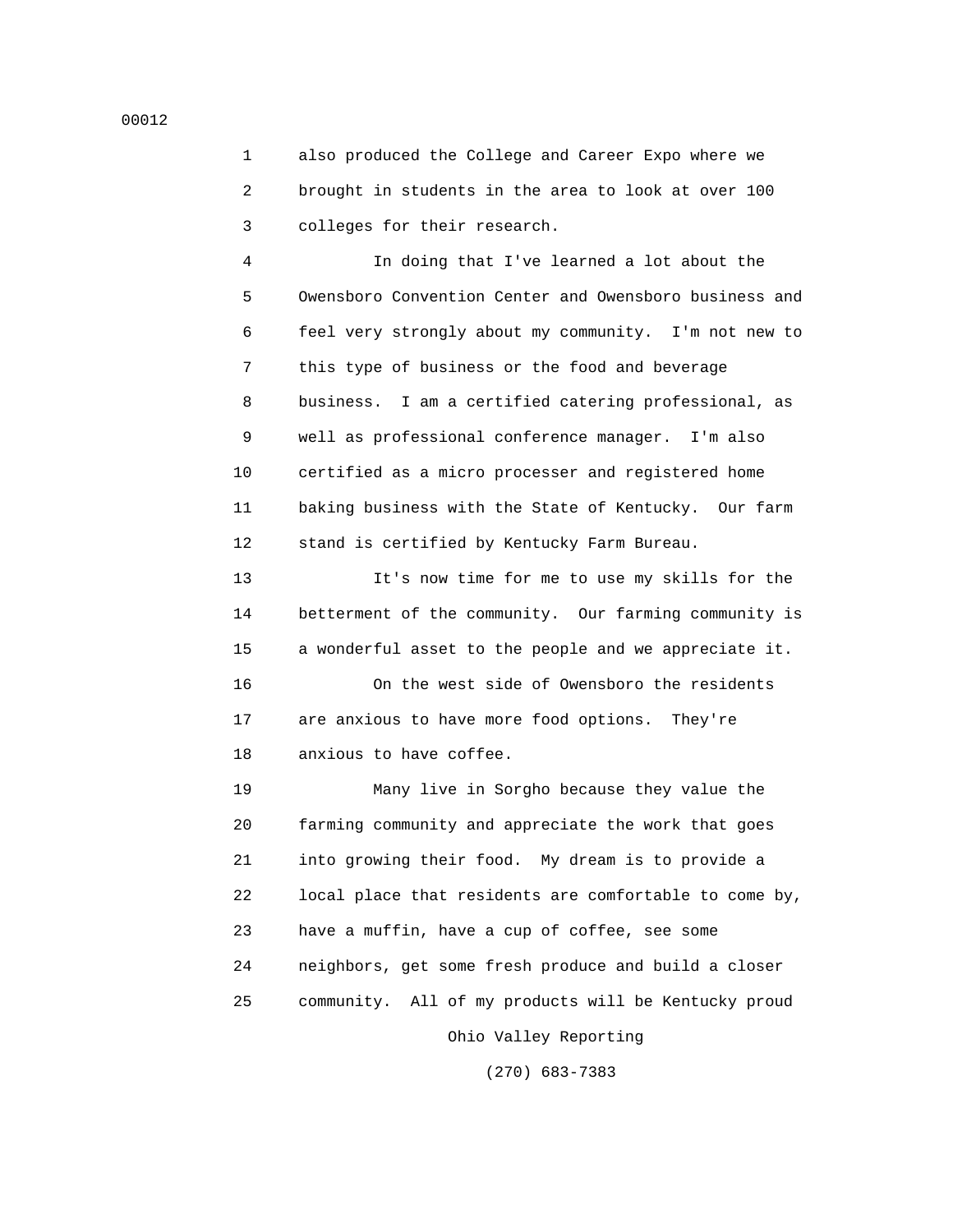1 and we're striving very hard to be Daviess County 2 proud because we have such wonderful products and 3 sources here in our own county.

 4 I realize that I could have a farm stand and a 5 home base baking business, but I wanted to do more for 6 Owensboro by giving people jobs that are more than 7 minimum wage and creating a community spot.

 8 I ask that you consider zoning this 1.3 acres 9 out of our 270 acres. It will not only help me to 10 fulfill my dream, but provide a needed service.

 11 As a requirement of the zoning application, I 12 personally went to the neighbors for signatures, which 13 is also is hard to do during a pandemic; however, it 14 was actually a really good exercise for me because I 15 not only got to meet the people, our neighbors, but I 16 got to hear from them how excited they were at the 17 prospect that this cottage, of this little business, 18 and to have something in the community to call their 19 own and to make it feel like their own. Not one 20 person that I talked to expressed any type of push 21 back or any reservations about what I was proposing to 22 do. So that was exciting for me.

 23 The moms and dads that drive their children to 24 school, both Sorgho Elementary and West Louisville, 25 have expressed they look forward to be able to stop on Ohio Valley Reporting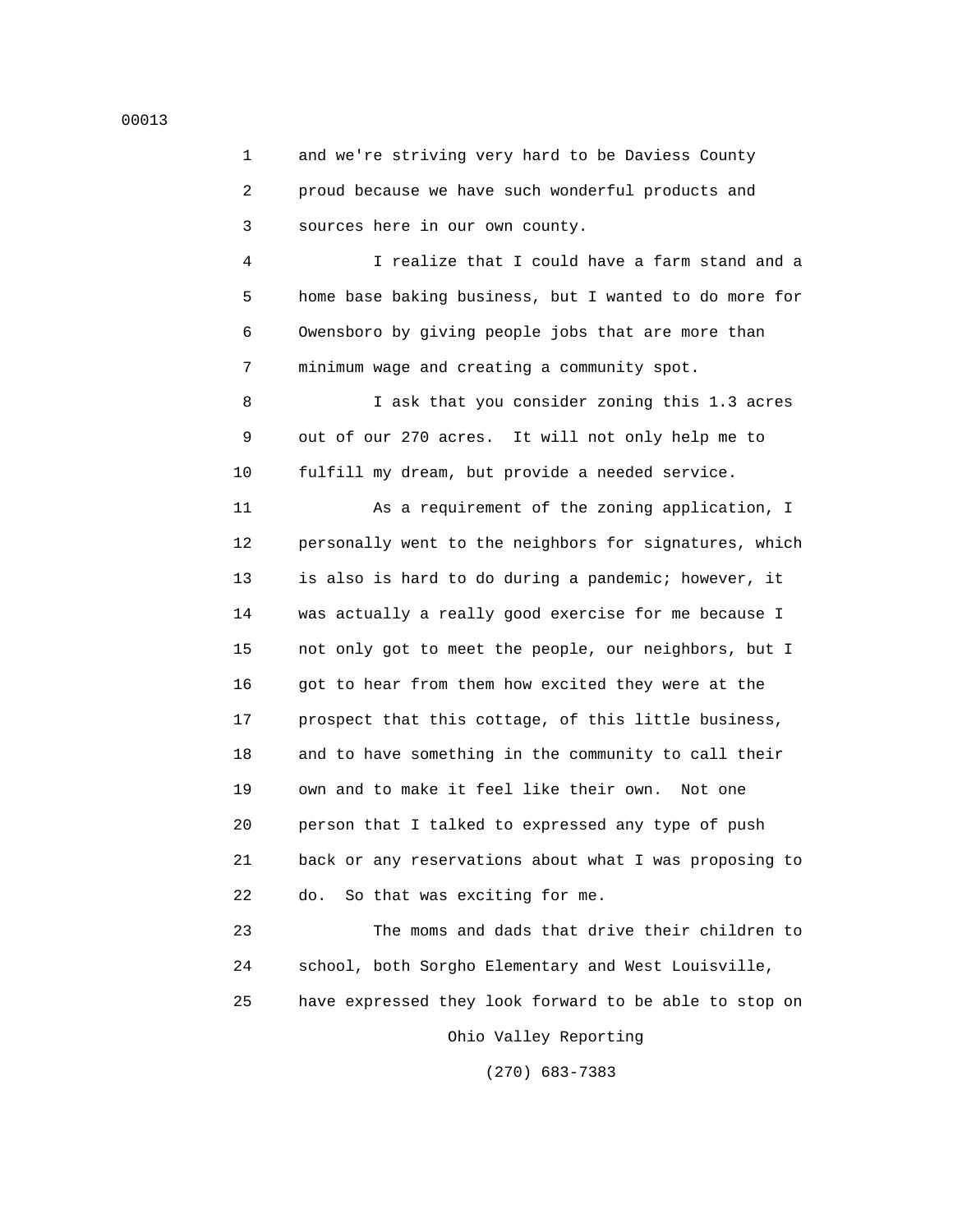1 their way. It is my desire to continue to contribute 2 to Daviess County, in particular the Sorgho Community. 3 We love living here. Our heritage is here and we have 4 a wonderful network of friends. 5 Please consider the people who took time out 6 tonight to be at this meeting. I am certainly 7 grateful to them. 8 I wold ask you to allow this zoning, allow for 9 the people who will get jobs, allow it to create more 10 business for local farms, and allow me to contribute 11 to the tax base and allow me to help create a 12 community space. 13 There's actually nowhere David and I would 14 rather live, and we could live anywhere. We 15 fortunately have very limited choices but we choose to 16 live here. Thank you all for your time. 17 CHAIRMAN: Thank you. 18 Do any of the board members have any questions 19 for Mrs. Knight? 20 (NO RESPONSE) 21 CHAIRMAN: In order to expedite, let me ask a 22 question and we'll see if we need additional speakers. 23 Is there anyone in the audience that intends 24 to speak in opposition to this? If you would, would 25 you mind raising your hand if you're speaking in Ohio Valley Reporting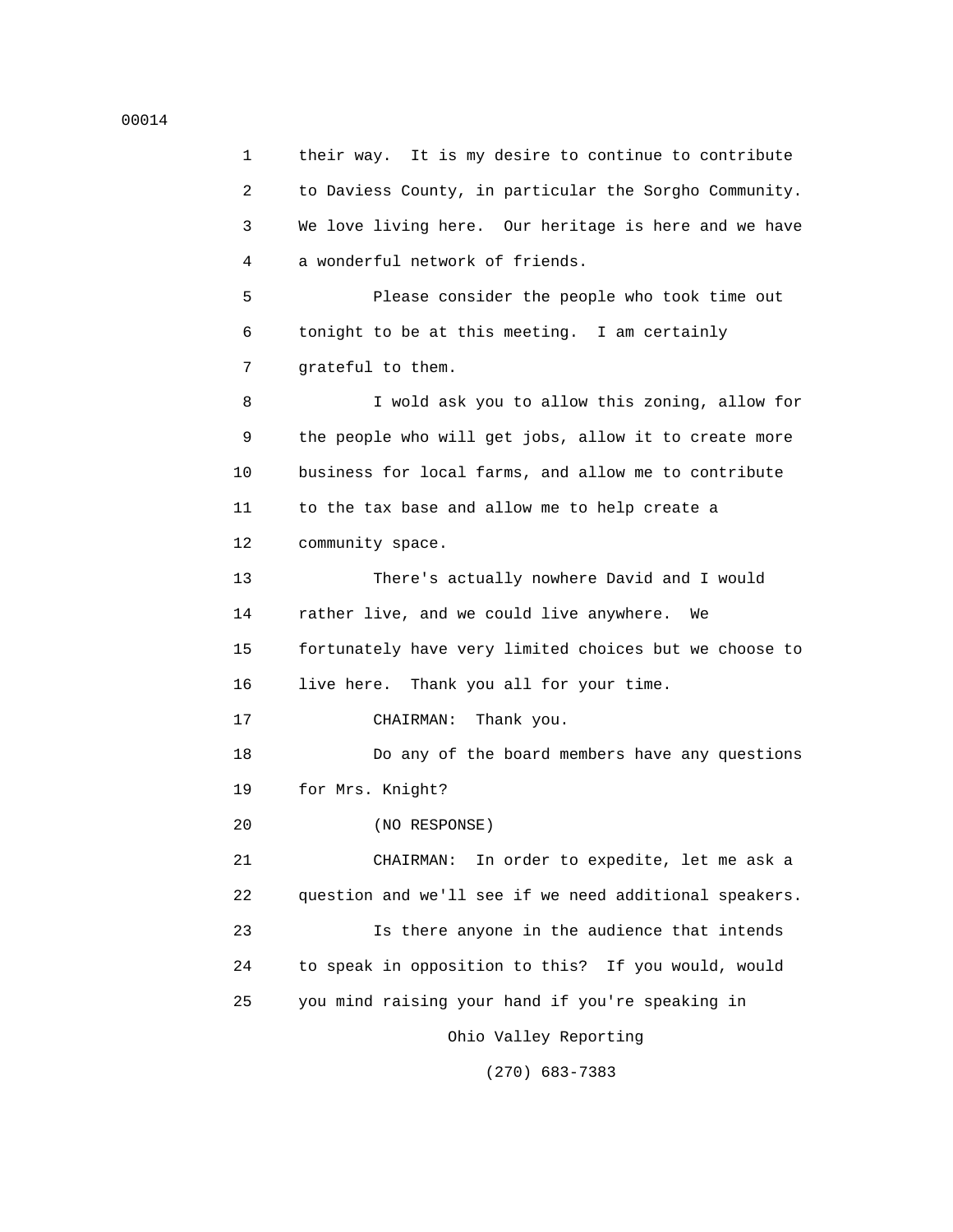1 opposition. 2 (NO RESPONSE) 3 CHAIRMAN: We will entertain any others that 4 want to speak. I just want to make sure that we could 5 see what the audience looked like. 6 Anyone else wish to speak? 7 MS. KNIGHT: Sir, could you please state your 8 name for the record. 9 MR. JOHN COLLIGNON: John Collignon. 10 (JOHN COLLIGNON SWORN BY ATTORNEY.) 11 MR. JOHN COLLIGNON: The one thing I would 12 like to say or a couple of things I would like to say, 13 is I don't know a lot about the ins and out of your 14 zoning. What I want to talk about is I met a couple, 15 and they're on the short list of people that I've met 16 in my lifetime that are legitimate nice people. 17 Whatever community they were in, they're going to be 18 an asset. 19 The other one that comes to mind, he's dead 20 now, is Joe Bob Murphy and his wife Eddie. I never 21 could figure those people out because when they do 22 things, they had no ulterior motives. It used to 23 confuse me until I figured out that they're legitimate 24 nice people. You know, I'm a construction brick 25 layer. I was in the rat race and I didn't mind it Ohio Valley Reporting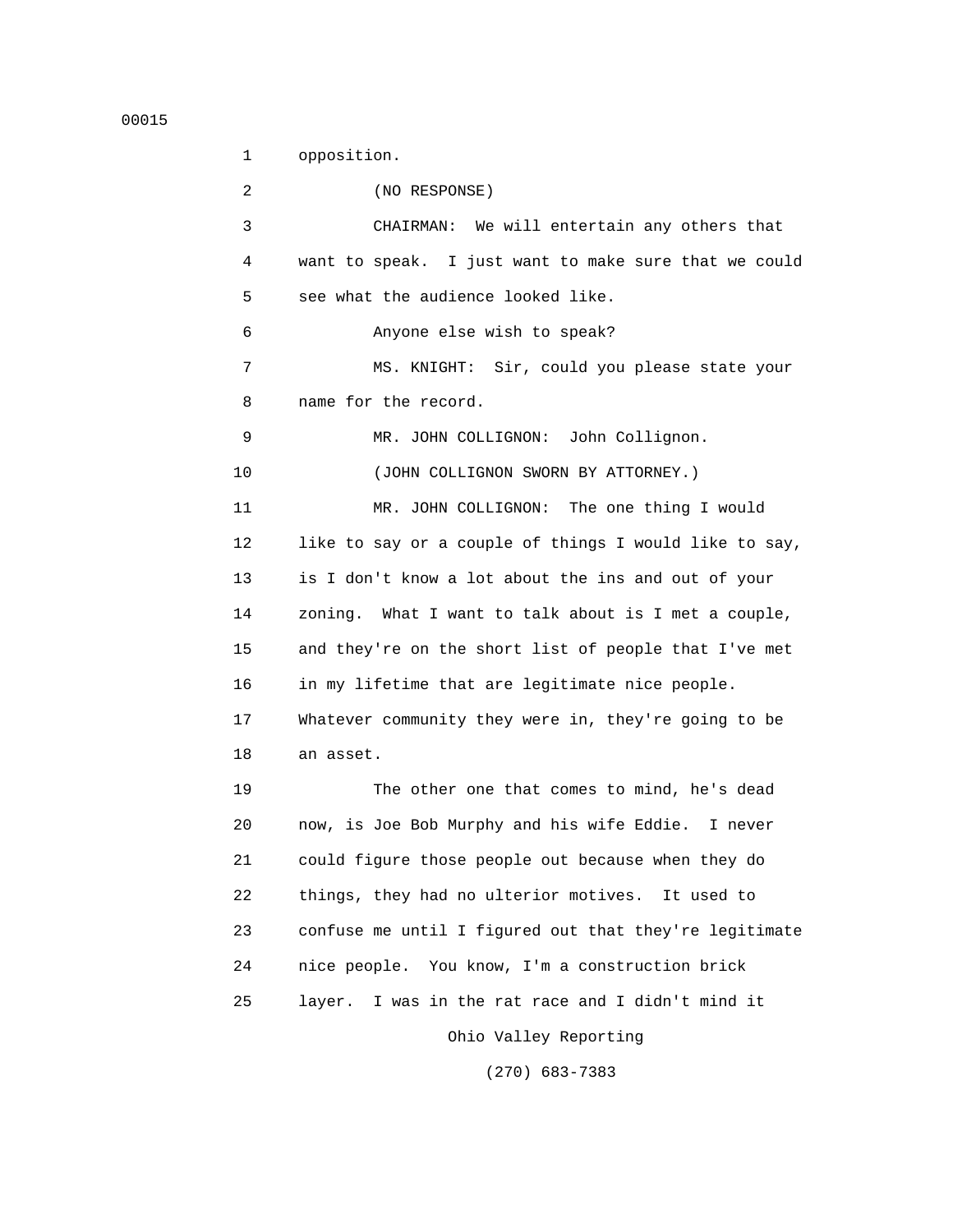1 because all you had to be was the biggest rat. It 2 just worked that way.

 3 David Knight has gotten to be one of the worst 4 business men on the plant because he rented that old 5 farmhouse to that autistic old man for all those 6 years, and every time I called Acme Plumbing, which is 7 who I usually called, and they're not cheap. They're 8 good, but not cheap. The rent I don't think ever paid 9 for the upkeep of that old house; yet he kept that 10 house for that brother of ours for all of those years 11 losing money, as far as I'm concerned. You just don't 12 have people like that on the planet anymore. I would 13 like to see him and Marlene get what they're working 14 for. That's all. 15 CHAIRMAN: Thank you, sir. 16 Anyone else wish to speak? 17 Yes, Mr. Castlen. 18 MS. KNIGHT: Please state your name for the 19 record. 20 MR. CASTLEN: Steve Castlen. 21 (STEVE CASTLEN SWORN BY ATTORNEY.) 22 MR. CASTLEN: As a real estate man in the 23 community for the last 50 years, I work primarily 24 Daviess County, and I think this is an asset not just 25 to that area, but to Daviess County. Ohio Valley Reporting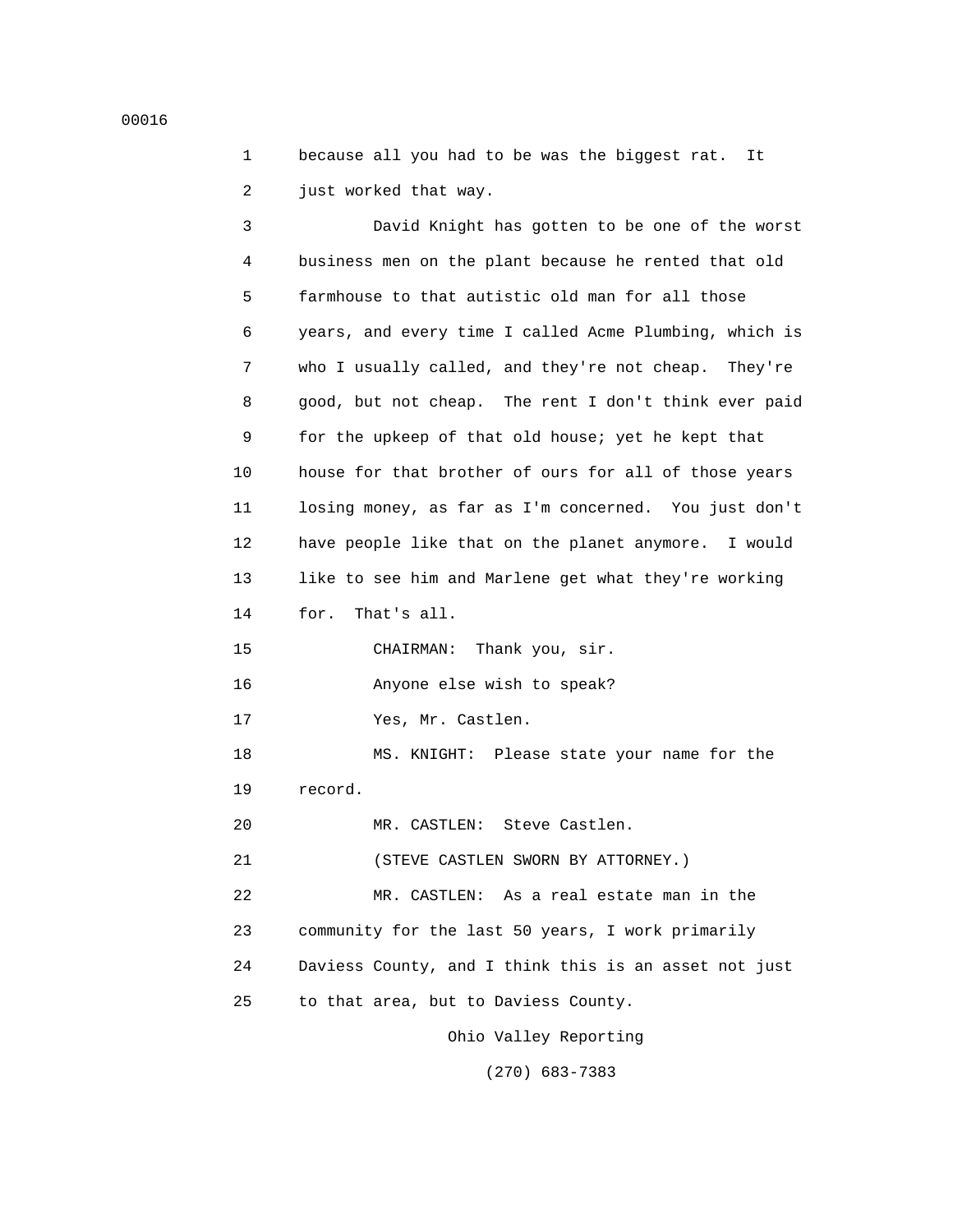| 1  | After talking with several people that have              |
|----|----------------------------------------------------------|
| 2  | already visited the site, they're very pleased with      |
| 3  | it.<br>My brother and his wife, Bill and Sheila Castlen, |
| 4  | live in the area and they're for it. It looks good.      |
| 5  | I'm proud to be a part of it, a part of Owensboro.       |
| 6  | Thank you, Mr. Castlen.<br>CHAIRMAN:                     |
| 7  | Anyone else?                                             |
| 8  | Ms. Bartlett.                                            |
| 9  | MS. KNIGHT: Ma'am, if you could state your               |
| 10 | name for the record, please.                             |
| 11 | MS. BARTLETT: Suzanne Bartlett.                          |
| 12 | (SUZANNE BARTLETT SWORN BY ATTORNEY.)                    |
| 13 | MS. BARTLETT: I've known Marlene for about 10            |
| 14 | years maybe or a little bit longer. I first met her      |
| 15 | at U.S. Bank. She came in and she was all about          |
| 16 | everything. About getting started in this community      |
| 17 | and making a mark, and making make a difference, and     |
| 18 | she's done that already with what she talked about       |
| 19 | earlier.                                                 |
| 20 | This new venture I think is going to be the              |
| 21 | greatest that she has because it's her own. It's been    |
| 22 | her hard work that she's put into it, and not without    |
| 23 | planning. She's very meticulous on her planning.         |
| 24 | We are always touting our economic development           |
| 25 | here in this county. I'm a big fan of the chamber. I     |
|    | Ohio Valley Reporting                                    |
|    |                                                          |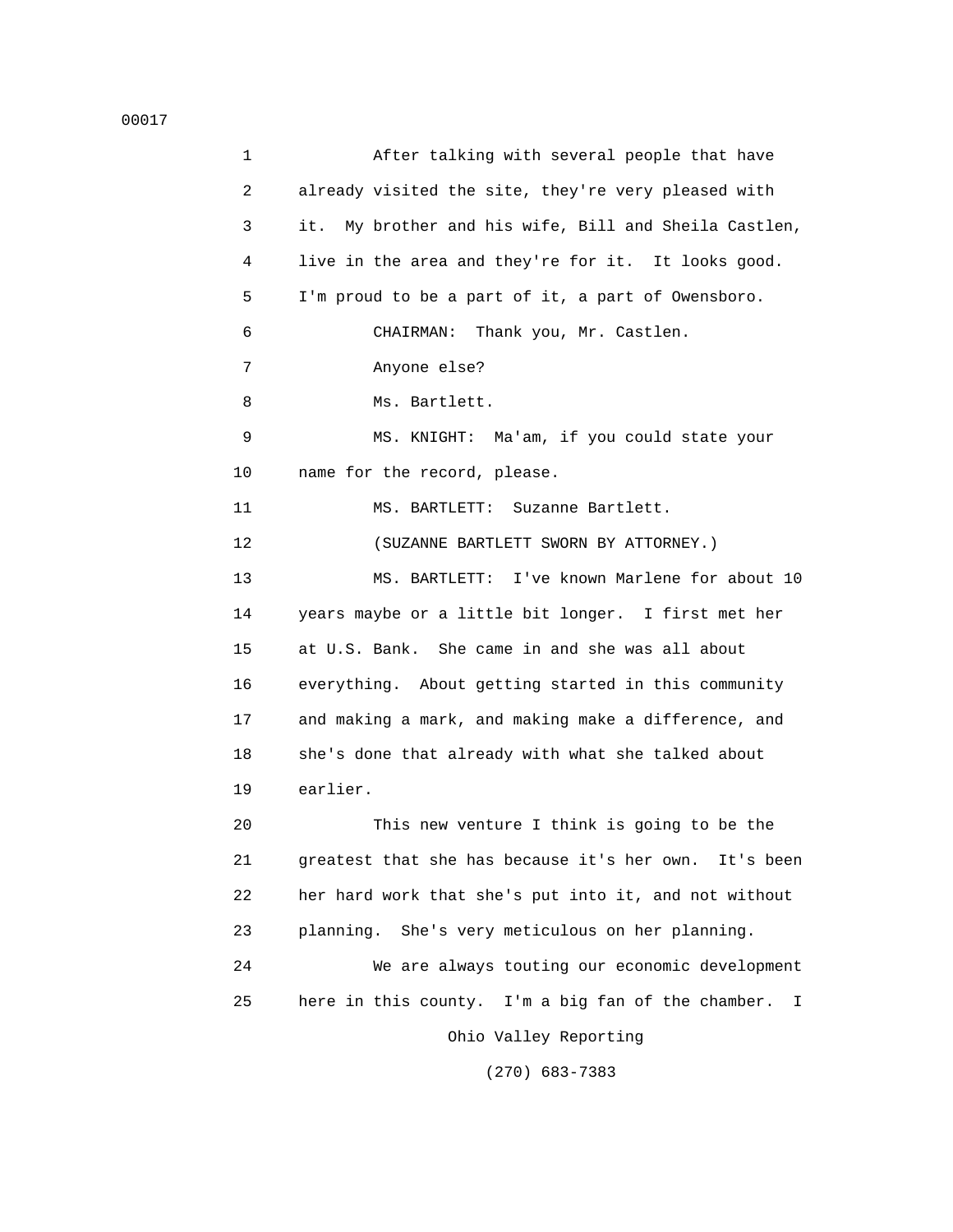| 1  | really think that this needs to be considered just for |
|----|--------------------------------------------------------|
| 2  | the fact that she is going to have employees; already  |
| 3  | trying to get employees working with her. At this      |
| 4  | point, you know, I can't see any reason why this       |
| 5  | shouldn't be this conditional use permit to be issued. |
| 6  | Hopefully there is no objection tonight. Thank you.    |
| 7  | CHAIRMAN:<br>Thank you.                                |
| 8  | Anyone else wish to speak?                             |
| 9  | (NO RESPONSE)                                          |
| 10 | CHAIRMAN: Mrs. Knight, would you come back up          |
| 11 | to the podium, please?                                 |
| 12 | Are you comfortable with the conditions that           |
| 13 | are down here with regard to the driveway and so       |
| 14 | forth?                                                 |
| 15 | MS. MARLENE KNIGHT: Yes, sir, I understand             |
| 16 | those.                                                 |
| 17 | Okay. And you're okay with<br>CHAIRMAN:                |
| 18 | complying with those?                                  |
| 19 | MRS. MARLENE KNIGHT: I will comply with                |
| 20 | those.                                                 |
| 21 | I understand.<br>CHAIRMAN:                             |
| 22 | MRS. MARLENE KNIGHT: I will comply.                    |
| 23 | CHAIRMAN: Any board members have any                   |
| 24 | questions of anyone else?                              |
| 25 | MR. JEAN: I have a question.                           |
|    | Ohio Valley Reporting                                  |
|    |                                                        |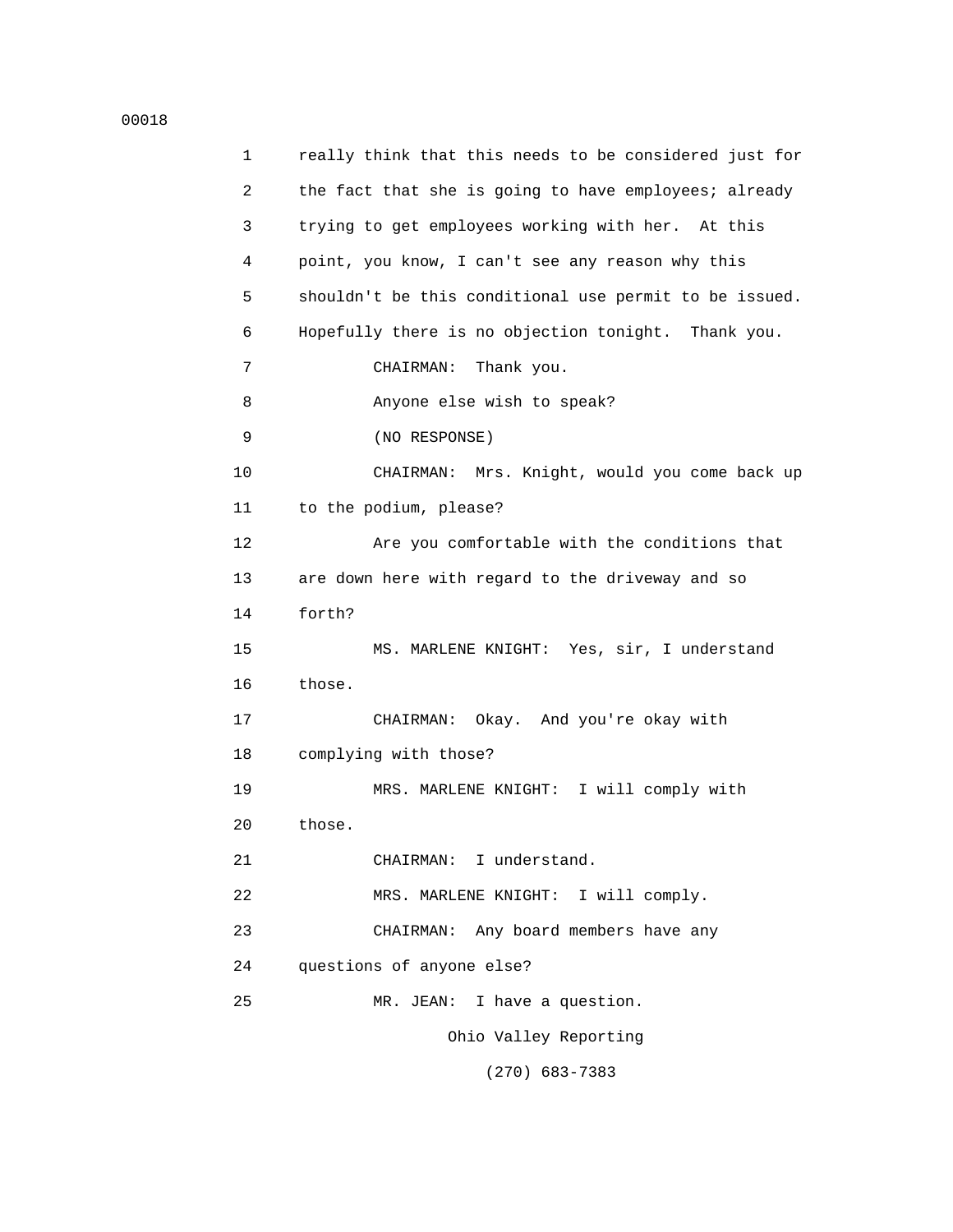1 CHAIRMAN: Yes. 2 MR. JEAN: I noticed there was a difference on 3 the address between this and what's on the mailbox out 4 there. 5 MS. MARLENE KNIGHT: Yes, I can address that. 6 Google Maps recognizes that driveway as 6869, but the 7 address that was always used for that property was 8 6819. So in order to anybody in the future when 9 hopefully we are able to open, we'll need to use the 10 6869 just to get people there. 6819 actually takes 11 you to the middle of our corn field. 12 MR. JEAN: When I saw the sunflowers, I knew I 13 was in the right place. 14 MS. MARLENE KNIGHT: Exactly. 15 MS. EVANS: Mrs. Knight, just for 16 clarification. You do need to use the 6819 address. 17 That's your 911 address. For 911 purposes that's the 18 address that is in the system. 19 MS. MARLENE KNIGHT: Of course. That's what I 20 use, and that is on all the business permits and 21 everything else. This is strictly on our own 22 marketing. When people ask us where it is, we have to 23 put that dot on the map, but we don't have to use it 24 for anything official. 25 MS. EVANS: Okay. But the property needs to Ohio Valley Reporting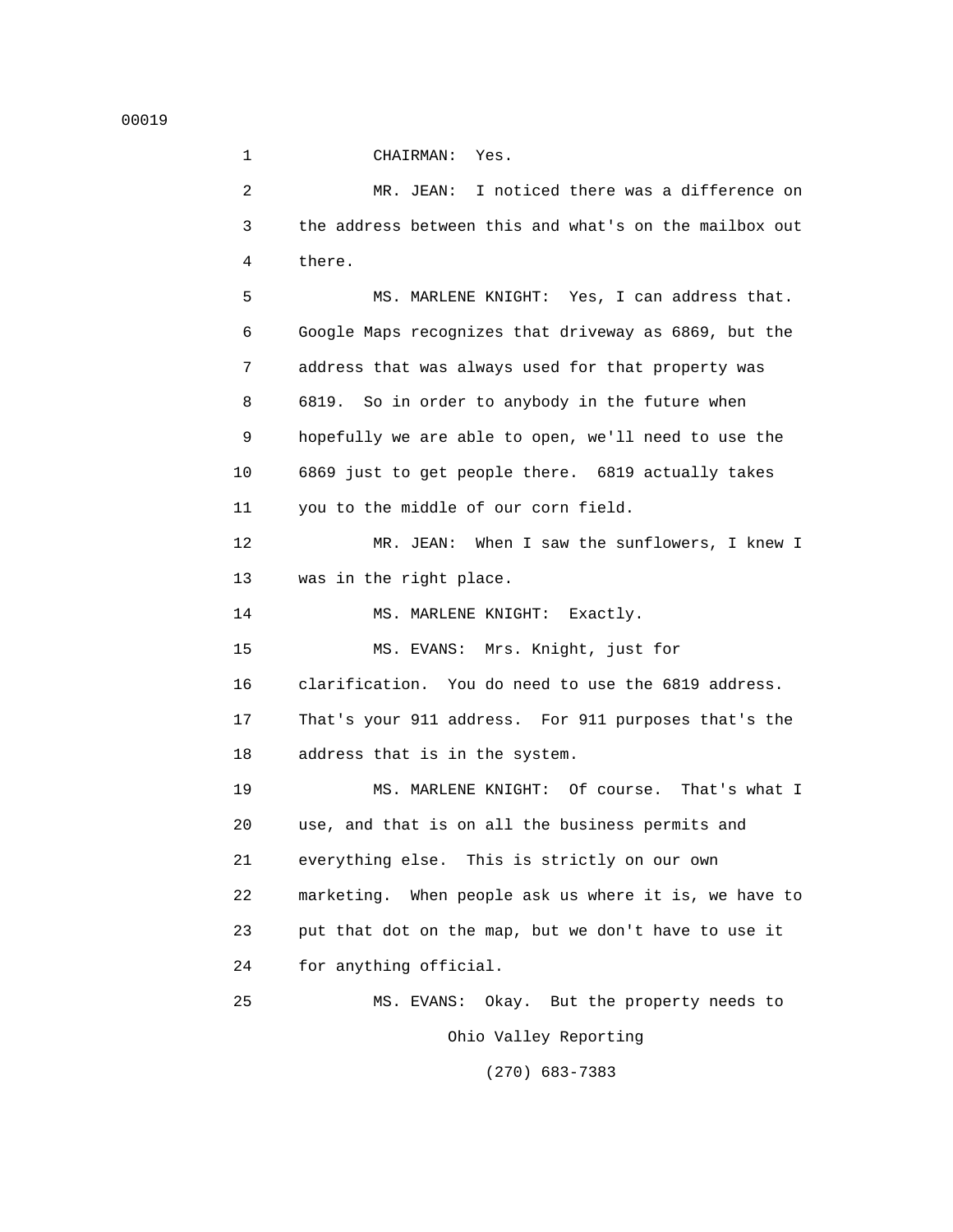1 be marked as 6819 as well as you're entering the 2 property for 911 purpose. 3 MS. MARLENE KNIGHT: Not a problem. 4 CHAIRMAN: Is that sufficient? 5 MS. EVANS: Yes. 6 CHAIRMAN: Anyone else have any comments they 7 would like to make? 8 (NO RESPONSE) 9 CHAIRMAN: If not I'm ready for a motion. 10 MR. JEAN: I would like to make a motion. 11 CHAIRMAN: Entertain a motion by Mr. Jean. 12 MR. JEAN: I'd like to make a motion that we 13 approve the Conditional Use Permit based on the Staff 14 report, site visit, the testimony that was given here 15 this evening, the Zoning Ordinance Requirement 1, and 16 Suggested Conditions 1, 2 and 3. I have three 17 findings of fact. This is an A-R Rural Agricultural 18 and A-U Urban Agricultural zone where Farmer's Market 19 activity are allowed by Conditional Use Permits. It 20 should be compatible with the neighborhood as there 21 are other businesses and residences along Kentucky 56. 22 This Farmer's Market should have minimum impact to 23 traffic on Kentucky 56. 24 CHAIRMAN: Do I have a second to Mr. Jean's 25 motion? Ohio Valley Reporting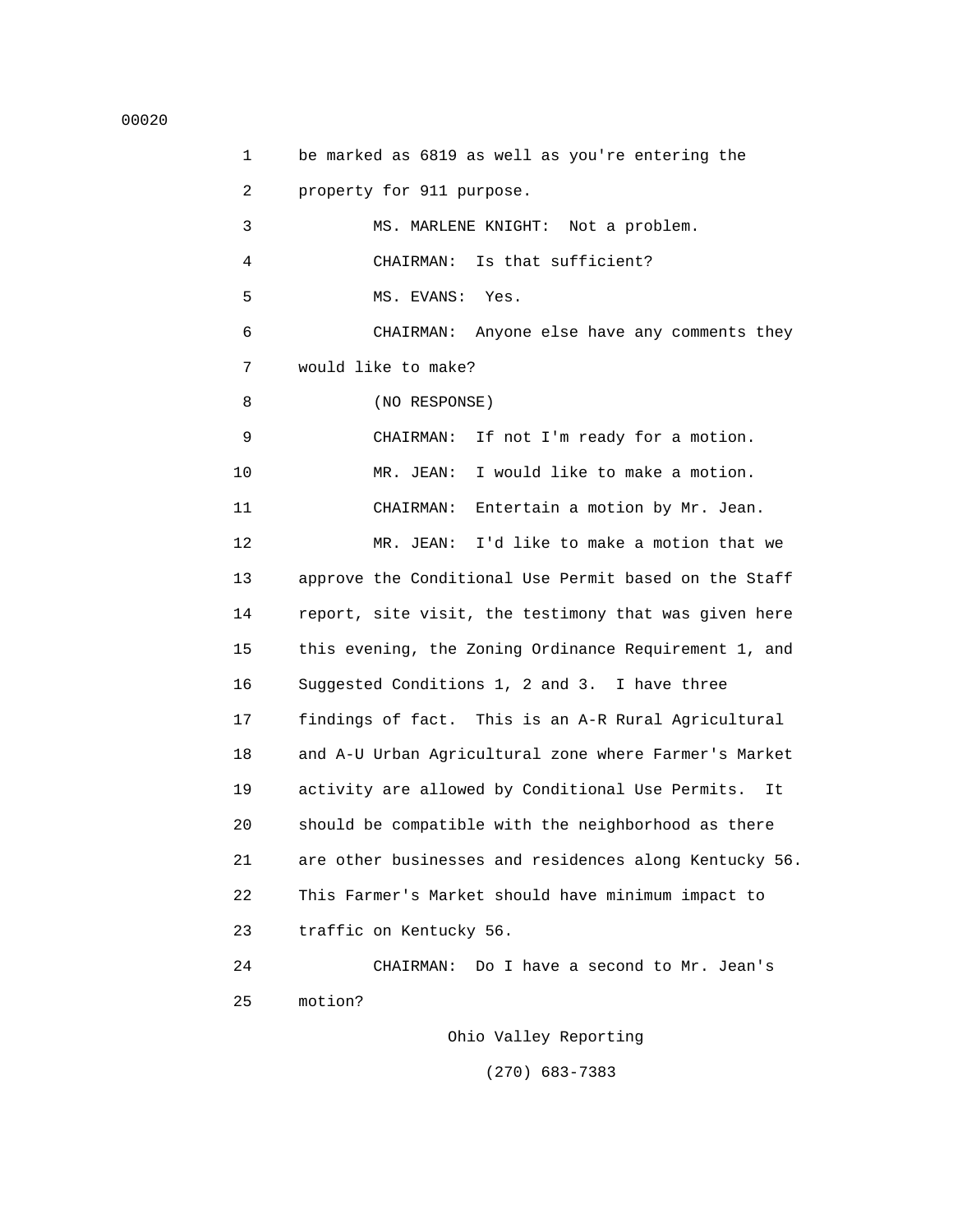00021

 1 MS. MASON: I'll second it. 2 CHAIRMAN: Second by Ms. Mason. Any other 3 questions or concerns about the motion? 4 (NO RESPONSE) 5 CHAIRMAN: All in favor raise your right hand. 6 (ALL BOARD MEMBERS PRESENT RESPONDED AYE.) 7 CHAIRMAN: It's passed and the application is 8 approved. 9 ITEM 3<br>10 5741 H 10 5741 Highway 144, zoned R-1A Single-Family Residential & A-U Urban Agriculture<br>11 Consider a request for Consider a request for a Conditional Use Permit in order to operate a private school within a portion of<br>12 the existing church building. the existing church building. Reference: Zoning Ordinance Article 8, Section 8.2B14<br>13 Applicant: Grace Christian Academy; Yellow Creek Applicant: Grace Christian Academy; Yellow Creek Baptist Church<br>14 14 15 MS. EVANS: The subject property is an 11.81 16 acre parcel that is the current location of Yellow 17 Creek Baptist Church. The property was granted 18 conditional use approval in 1992 for a pre-school use, 19 and received conditional use approval for a day care, 20 recreational facility, and fellowship hall in 2006. 21 The applicant, Grace Christian Academy, wishes 22 to utilize a 7,300 square foot portion of the existing 23 church building in order to operate a private school. 24 The school will open August 26, 2020. It will 25 eventually enroll up to 90 students and employ 18 Ohio Valley Reporting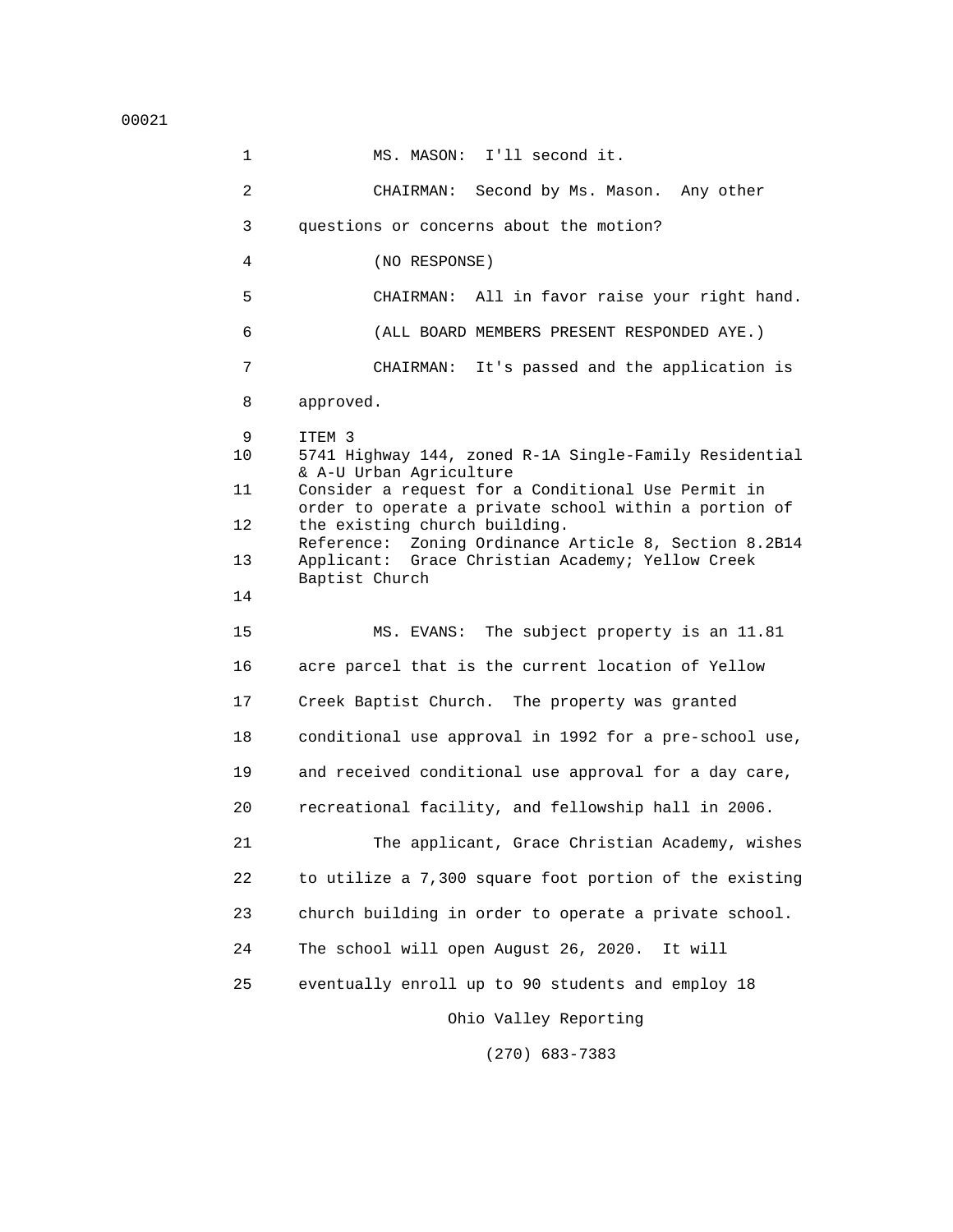1 staff members. The applicant has stated that the use 2 will only operate at this location until a new 3 permanent school building is constructed elsewhere. 4 Land Uses In Surrounding Area 5 Adjoining properties to the south of the 6 subject property along Highway 144 are zoned R-1A 7 Single-Family Residential and appear to be rural 8 single-family residential uses. Like the subject 9 property, the adjoining properties to the north, east 10 and west are also split zoned between R-1A 11 Single-Family Residential and A-U Urban Agriculture, 12 and primarily consist of undeveloped land. 13 Zoning Ordinance Requirements 14 1. Parking - Private High School - 1 space 15 for every 5 classroom seats. 16 The use will utilize the existing church 17 parking areas located to the side and rear of the 18 property. Based on the submitted site plan, the 19 existing site has 280 parking spaces, which can 20 accommodate the 18 spaces required for the proposed 21 school use as well as the parking demands of the 22 church use. 23 2. Landscaping - None required since the use 24 is surrounded by large agricultural properties and the 25 existing parking area is not adjacent to any public Ohio Valley Reporting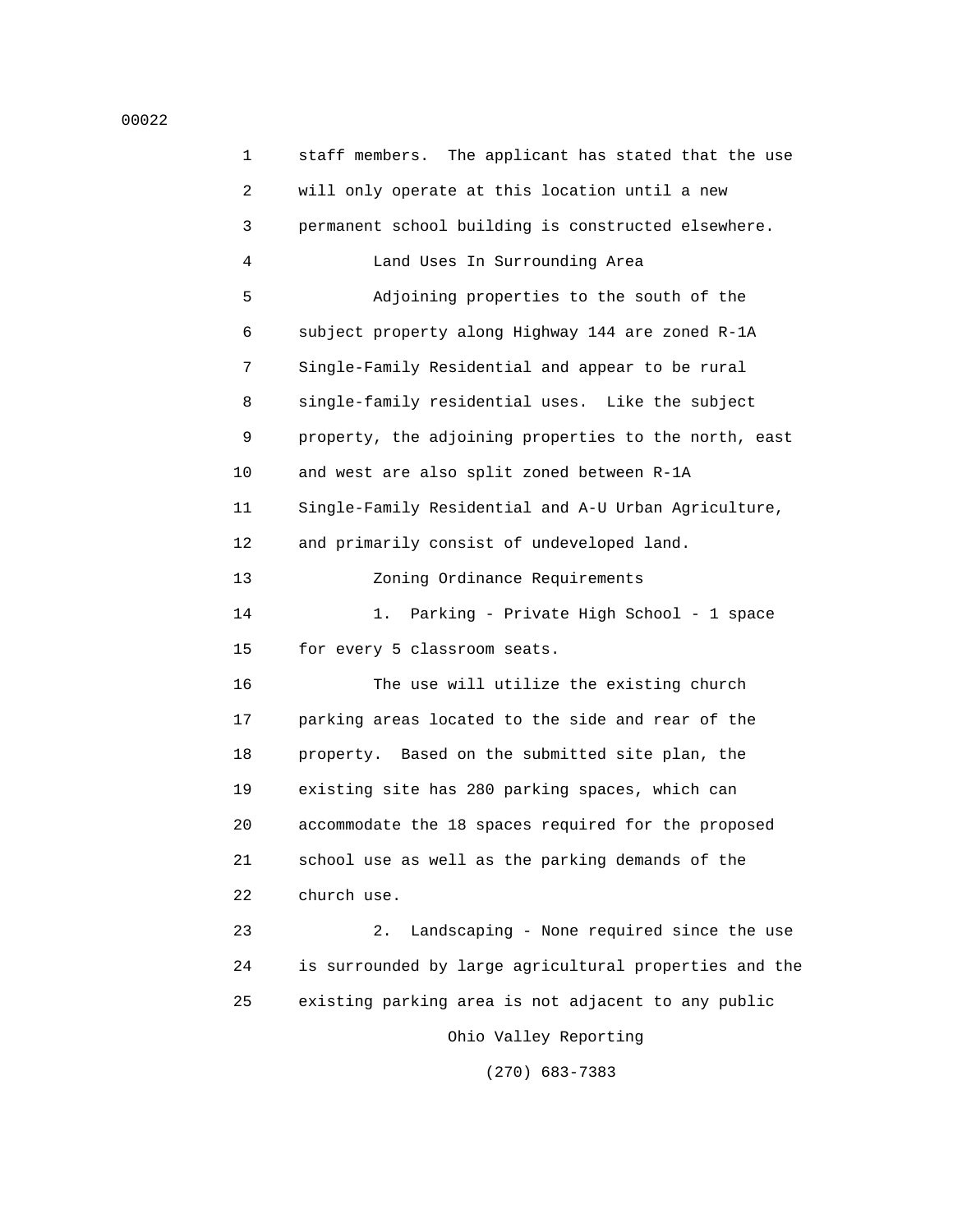#### 00023

 1 rights-of-way or residential area. However, the Board 2 may choose to require any landscaping deemed necessary 3 to buffer or screen this use from adjoining 4 properties. 5 Suggested Conditions 6 1. Obtain all necessary building, electrical 7 and HVAC permits, inspections and certificates of 8 occupancy and compliance. 9 We would like to enter the Staff Report into 10 the record as Exhibit B. 11 CHAIRMAN: Is anyone here representing the 12 applicant? 13 MR. KAMUF: Yes, Charles Kamuf. 14 A couple of you are on the Metropolitan Zoning 15 Board. This property was zoned in May of this year 16 and it was zoned by, I think, Matt Castlen and 17 Mr. Tanner and the purpose was for a Christian High 18 School. It will be known as Grace Christian Academy. 19 It will be constructed at a later date on 144, but 20 this is a temporary request to use the property here 21 at Yellow Creek. We will use the classrooms, the 22 gymnasium. It will be open from 8:30 to 3:30. 23 We have Chris Holmes who is director of the 24 academy, along with David Hawes who is one of the big 25 supporters of the school. They are here to discuss Ohio Valley Reporting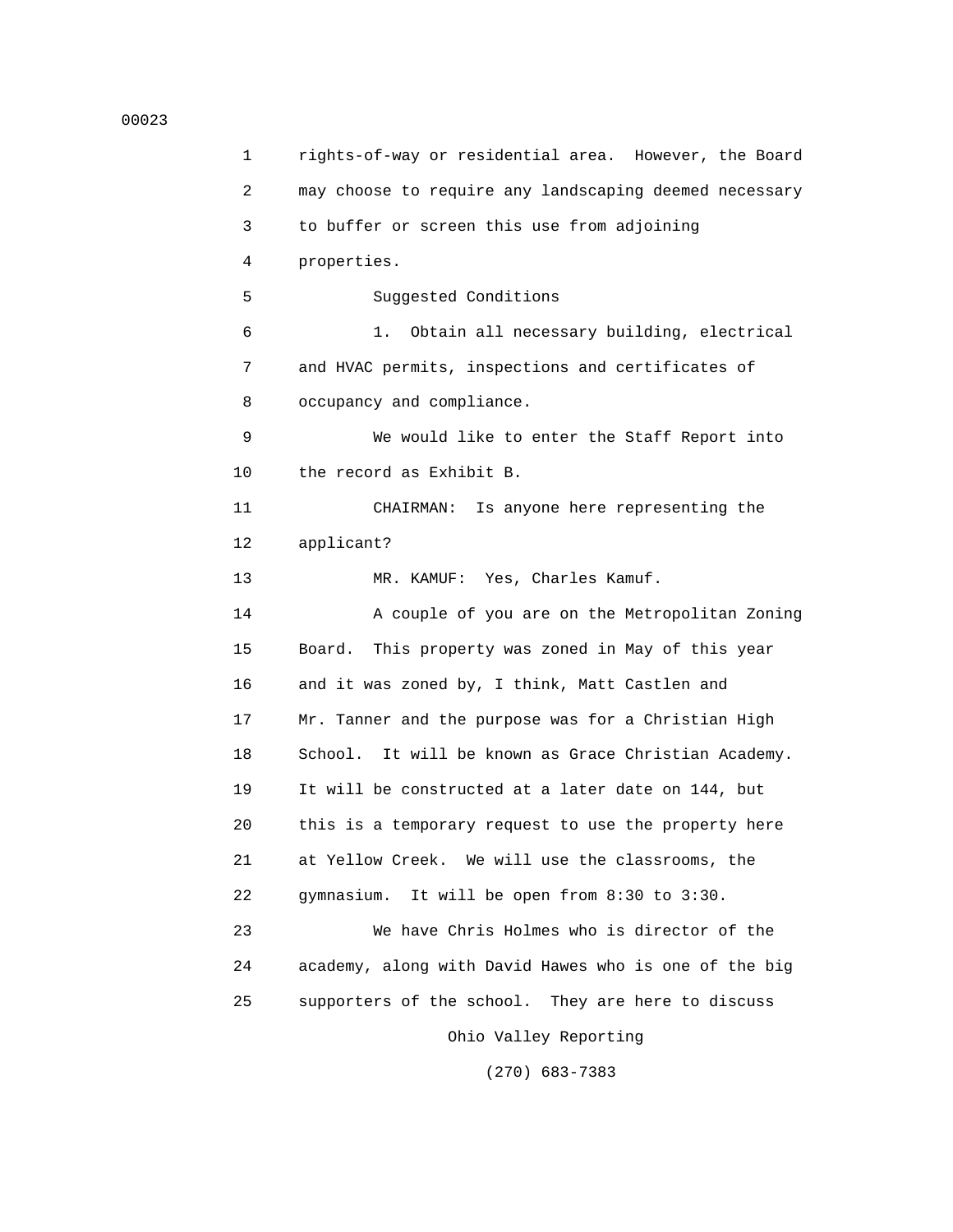| 1  | anything about the plat. The plat that was filed in   |
|----|-------------------------------------------------------|
| 2  | the record should explain exactly what part of the    |
| 3  | building they'll use. If you have any questions, I    |
| 4  | think we've got the people from Yellow Creek Baptist  |
| 5  | Church here that will explain any questions that you  |
| 6  | have.                                                 |
| 7  | Thank you.<br>CHAIRMAN:                               |
| 8  | Are there any other comments from the                 |
| 9  | audience?                                             |
| 10 | (NO RESPONSE)                                         |
| 11 | CHAIRMAN: Any board members have any                  |
| 12 | questions to ask of Mr. Kamuf or other members of the |
| 13 | church?                                               |
| 14 | (NO RESPONSE)                                         |
| 15 | If not then the chair would<br>CHAIRMAN:              |
| 16 | entertain a motion.                                   |
| 17 | MR. GLENN: I make a motion to approve this            |
| 18 | conditional use permit for this Christian Academy     |
| 19 | subject to the conditions which is 1) obtain all      |
| 20 | necessary building, electrical and HVAC permits and   |
| 21 | inspections that are needed.                          |
| 22 | Do we have a second to that?<br>CHAIRMAN:             |
| 23 | Could you add a findings of fact,<br>MR. HOWARD:      |
| 24 | as far as why.                                        |
| 25 | Well, the finding of fact is the<br>MR. GLENN:        |
|    | Ohio Valley Reporting                                 |
|    |                                                       |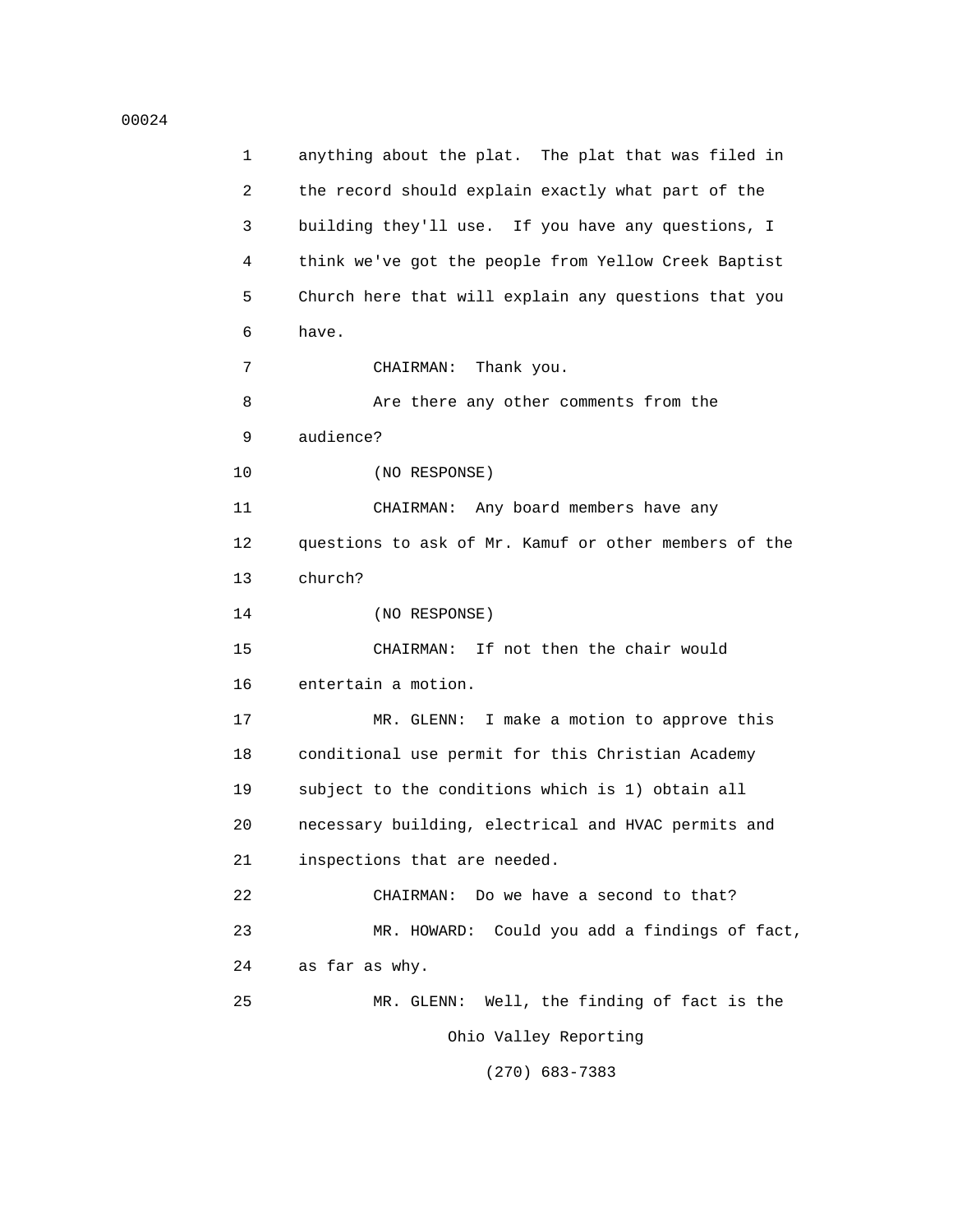```
 1 fact that I don't believe it would be out of place in
  2 that area. There already is a church on the area with
  3 a gymnasium and classrooms and they already have the
  4 parking. I can't see where that would be out of place
  5 in that area.
  6 CHAIRMAN: Anything else?
 7 MR. HOWARD: That's good enough.
  8 CHAIRMAN: Do I have a second to that motion?
  9 MS. MASON: I'll second it.
 10 CHAIRMAN: Second by Mrs. Mason.
 11 Any questions or comments from the audience
 12 before we take a vote?
 13 (NO RESPONSE)
 14 CHAIRMAN: If not then all in favor of the
 15 motion raise your right hand.
 16 (ALL BOARD MEMBERS PRESENT RESPONDED AYE.)
 17 CHAIRMAN: The application is approved.
18 ITEM 4<br>19 528 Car
       19 528 Camden Circle, zoned R-1B Single-Family
Residential<br>20 Consider res
       20 Consider revocation of a Conditional Use Permit to
       operate a retail sales business as a Home Occupation
 21 from the subject property approved at the March 5,
2020 OMBA meeting.<br>22 References: Zoning
      References: Zoning Ordinance Article 8, Section
8.2D5a<br>23 Applica
 23 Applicant: Jessica Oglesby & Matthew Oglesby
             MR. HOWARD: We don't see a lot of these, but
 25 Mrs. Evans has some information to add into the
                      Ohio Valley Reporting
```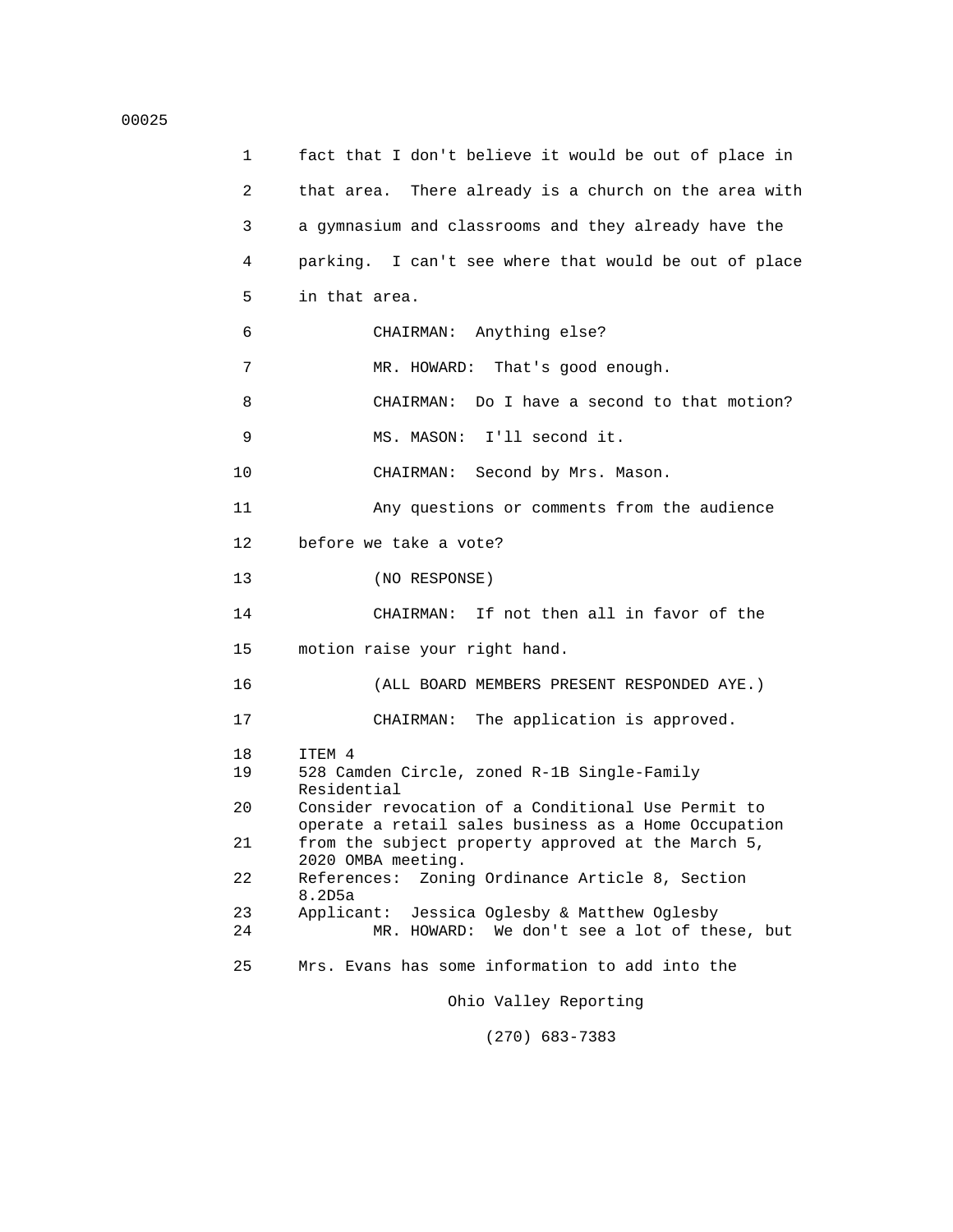1 record. I believe the applicants are here as well to 2 hopefully address some of the questions about the 3 activities that are taking place there.

 4 MS. EVANS: I would just like to start with 5 kind of the background of how we got to where we are. 6 There's not very many people here so I'm going to pull 7 my mask down to speak a little clearer.

8 **Like I** said, go over the background of how we 9 got to where we are today.

 10 Back in January of this year, our office 11 received a complaint that the Oglesbys were operating 12 a business from their home. At that time they were 13 sent a letter notifying them that if they were in fact 14 operating a business from their home, that they 15 weren't approved to do so and that they would need to, 16 in order to come into compliance with the Zoning 17 Ordinance, they needed to apply for a conditional use 18 permit to operate a home base business.

 19 They did so and you all heard that conditional 20 use permit at the March meeting. At that March 21 meeting the applicant included in their application 22 specific hours of operation that they were going to 23 operate, which were Mondays and Tuesdays from 9 to 11 24 and 4 to 7:30, and Wednesdays and Fridays from 4 to 25 7:30. Those were the hours of operation that were

Ohio Valley Reporting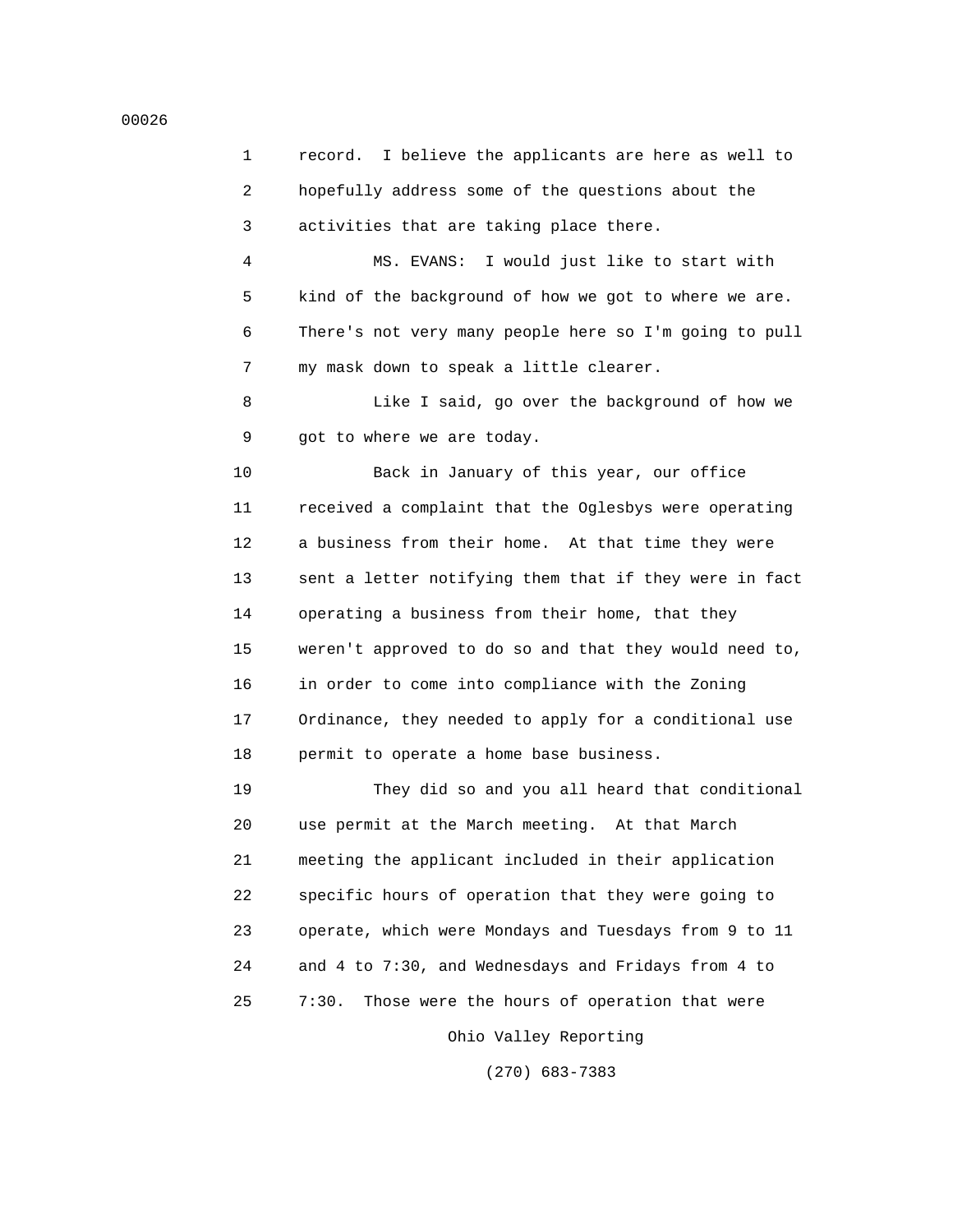1 approved with the application. Along with that 2 condition on the application there was also a 3 condition of no more than two customers at the 4 residence at a time. Then the other condition that 5 was on the application with your approval was also 6 that they follow all of the zoning ordinance 7 requirements.

 8 Two of those specific ordinance requirements 9 are that the use that's approved does not require any 10 external alteration to the dwelling and the use does 11 not adversely affect the principally permitted uses 12 that are in the immediate neighborhood by excessive 13 traffic generation or noise. The applicant agreed to 14 all of those conditions on the record and the 15 application was approved at the March 5, 2020 meeting.

 16 Following that meeting in April, our office 17 received a complaint that there was a storage 18 container now placed on the property. Trey Pedley was 19 still in our office at that time and he received that 20 complaint. He did an inspection of the property and 21 confirmed there was in fact a storage container, a Go 22 Mini's unit, placed in the driveway of the property.

 23 Trey at that time instead of sending a notice 24 of violation reached out to the applicant and gave 25 them a call based on the phone number that was on

Ohio Valley Reporting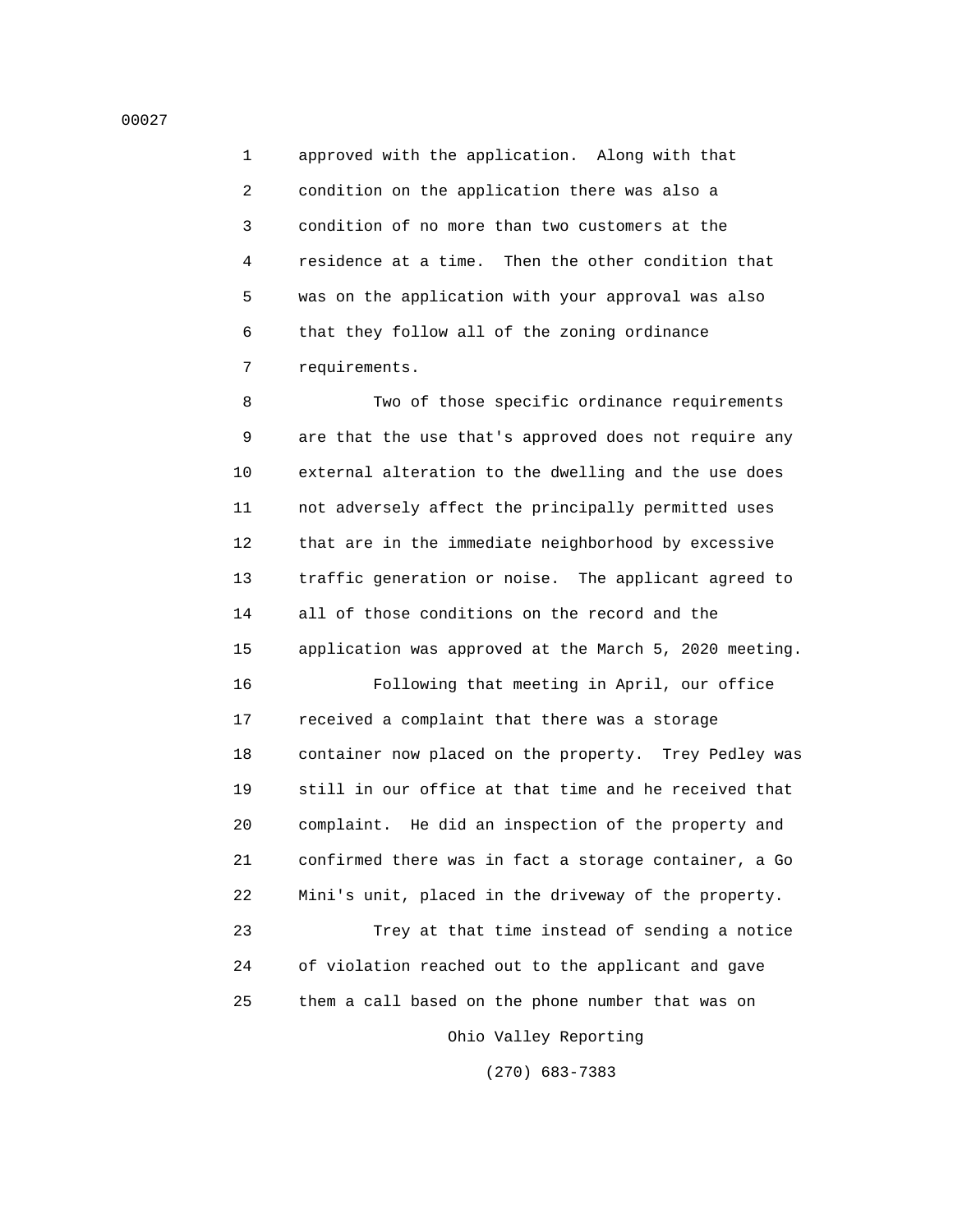1 their application. They told Trey at that point that 2 the Go Mini was there storing some of their 3 merchandise that they were moving to a store front 4 location and that the Go Mini would be there, you 5 know, no more than 30 days and it would be removed 6 from the property.

 7 In June of 2020, we received another complaint 8 about the Go Mini being on the property. At that time 9 we also received complaints, additionally, from the 10 same person, that they were operating beyond the hours 11 that were approved by the Board of Adjustment and that 12 they were having excessive numbers of customers at the 13 property.

 14 At that time the person complaining sent 15 several screen shots to me through e-mail from the 16 Facebook page that is, I think, entitled Jessica's 17 Deals Deals Deals, which is this business Facebook 18 page for the applicant. As you can see, this first 19 slide here is screen shots that are all dated from 20 March which include hours of operation pretty much 21 every day of the week at different times and times 22 that are beyond what was approved with the conditional 23 use permit.

 24 Specifically on April 30th, which was a 25 Thursday, which was not an approved date to be Ohio Valley Reporting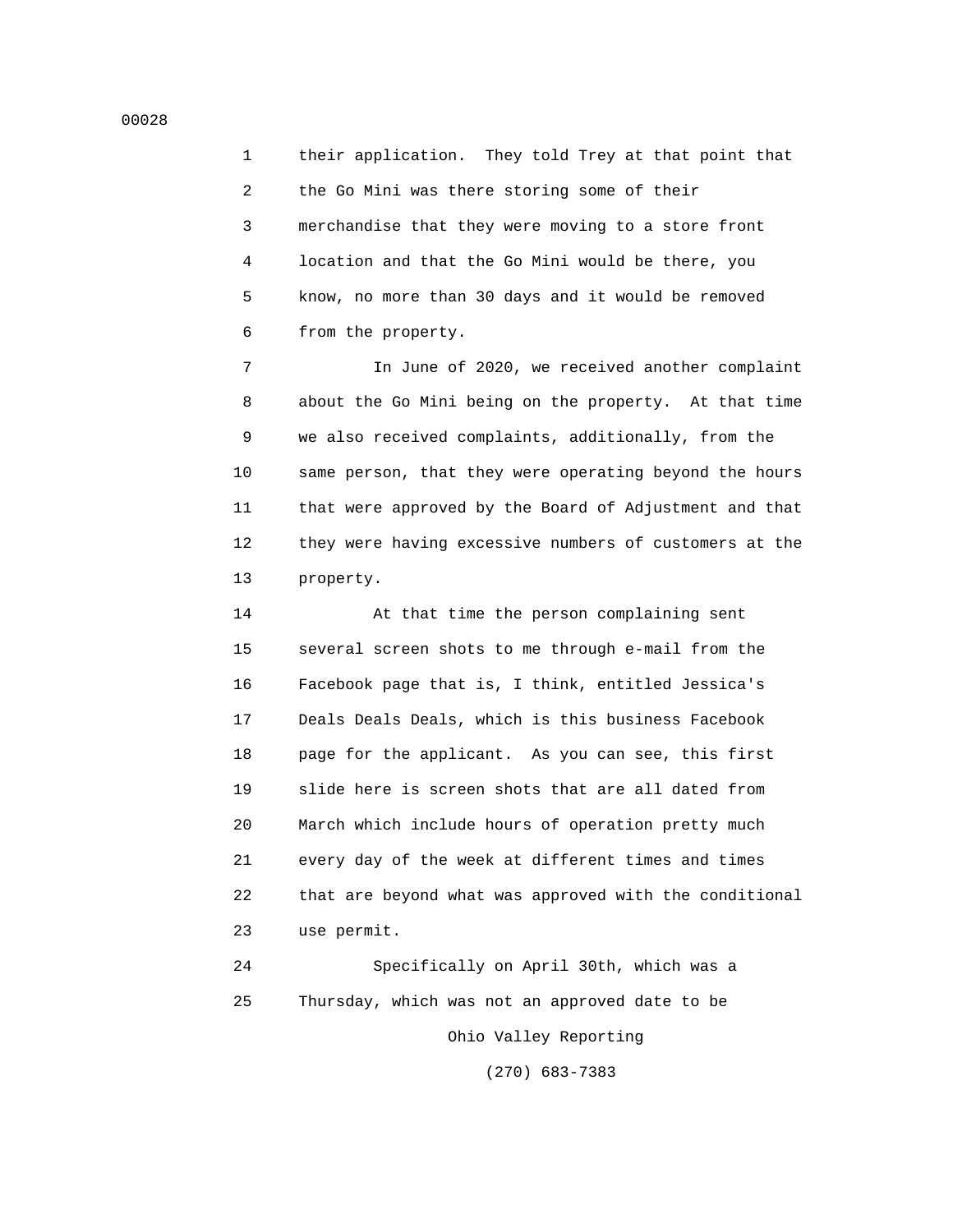1 operating, it says that they were sorry that people 2 had to wait in line. Her conditional use permit, 3 again, was approved for only two people at the home at 4 a time. So there shouldn't be a reason for people to 5 waiting in line.

 6 Again, then in May there are screen shots of 7 operation days and times that are beyond what was 8 approved.

 9 Then again in June, specifically on June 13th, 10 it says that there were over 70 people that picked up 11 items that day. That may be beyond the two people 12 that are allowed at a time at the residence.

 13 This last side is pictures of the Go Mini that 14 is parked in the driveway. We have one from March 15 26th, from July 21st, and then from just this morning, 16 and the Go Mini is still located there.

 17 Upon inspection of the property on July 21st, 18 when the Go Mini was still confirmed to be there and 19 we had received all of these screen shots, we took the 20 necessary steps, according to KRS Chapter 100.237(4), 21 to notify the Chairman of the Board of Adjustments, 22 along with the Board of Adjustment members and the 23 applicant that we were going to bring this before the 24 Board for you to consider revoking the conditional use 25 permit based on the fact that in Article 14 of the

Ohio Valley Reporting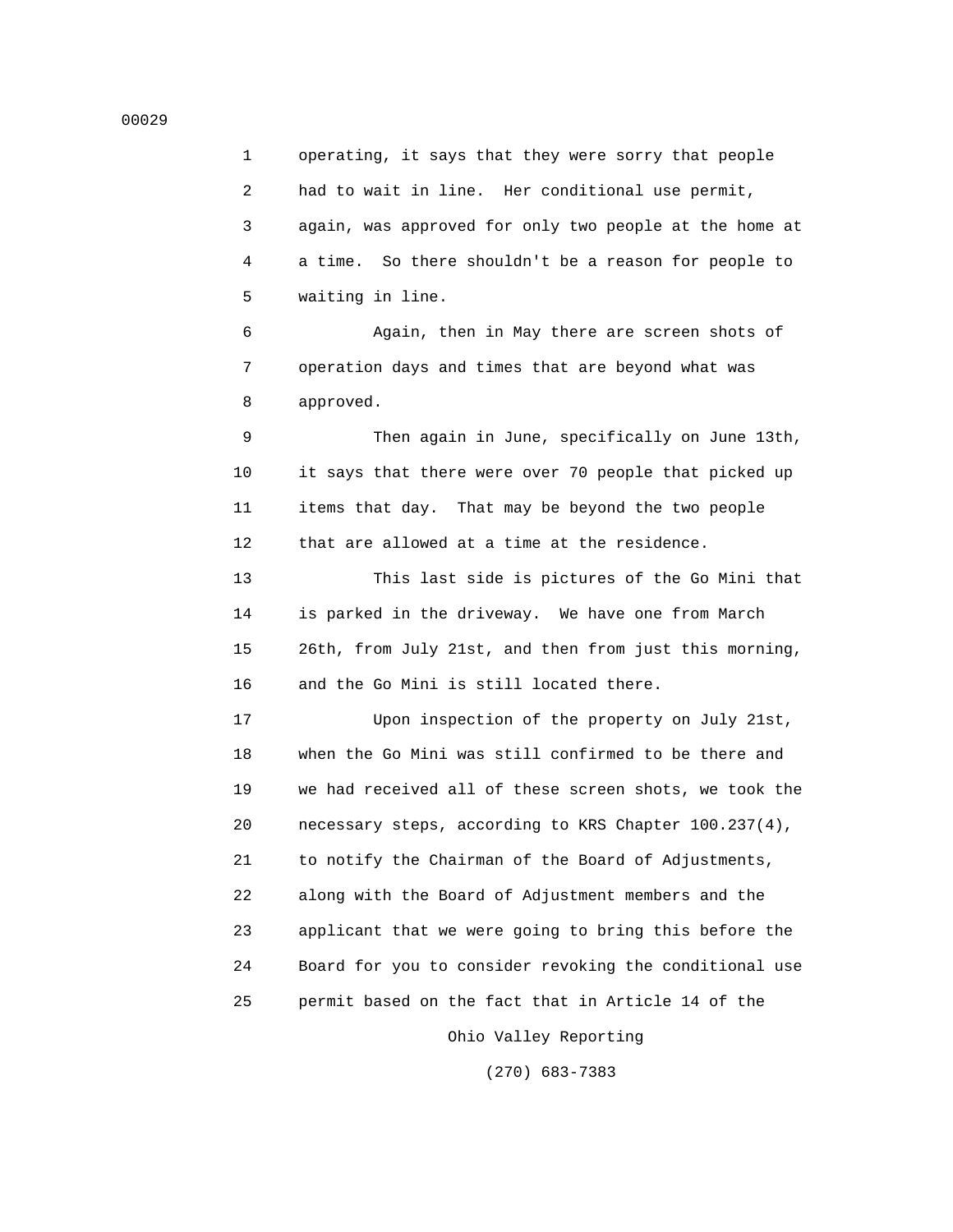1 Zoning Ordinance under Home Occupation the Board may 2 revoke any conditional use permit if the conditions 3 set forth are violated. 4 It would be our opinion as Staff that those 5 conditions have been violated and continue to be 6 violated because the Go Mini is still parked on the 7 property. So we would bring this to you tonight for 8 you to consider revoking this permit. 9 CHAIRMAN: Thank you. 10 Would the applicant choose to speak? 11 MS. KNIGHT: Please state your name for the 12 record. 13 MRS. OGLESBY: Jessica Oglesby. 14 (JESSICA OGLESBY SWORN BY ATTORNEY.) 15 MS. OGLESBY: I was told to remove the Go 16 Mini, and that was my every intention to move it. I 17 was going to be relocating to the auction house on 18 Sweeney Street. I was going to take that over, but I 19 have to go to auctioneer school. Because of COVID, 20 they canceled auctioneering school and they have 21 rescheduled that for October. So I was not able to 22 move that. 23 Immediately after that I got sick and I have 24 been in and out of the hospital since June. I've had 25 one pick up day. I haven't sold anything else. That Ohio Valley Reporting

(270) 683-7383

### 00030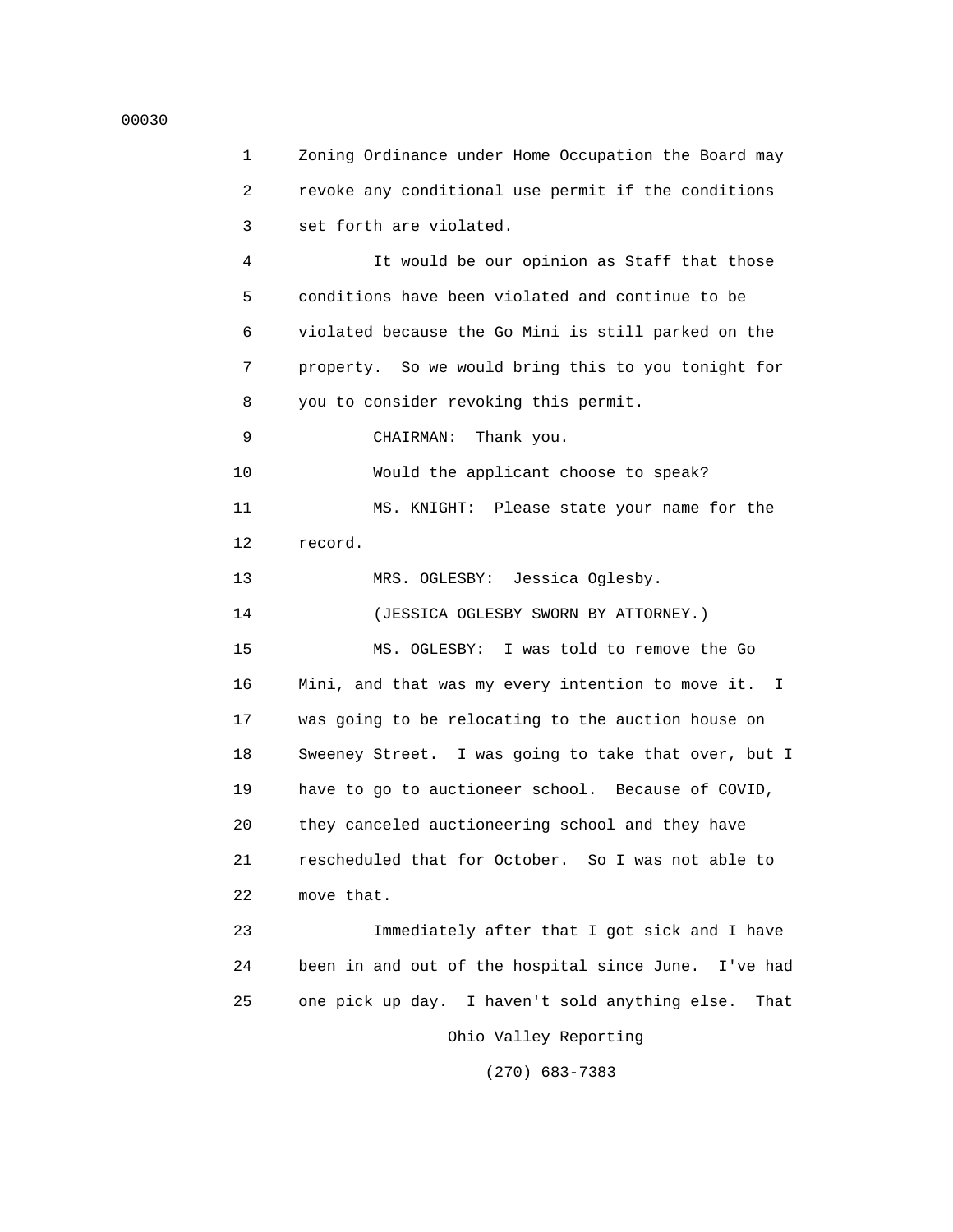1 June date was the only pick up day I've had in two 2 months. I have not been working. I have not been 3 able to work. That is why the storage unit has not 4 gotten moved. We have it moved now. I have pictures 5 on my phone to show it's been moved.

 6 As far as people that are picking up, I did 7 not have a limit on how many people I was allowed to 8 have per day. I can set a limit for the amount of 9 people I can have a day. I've never operated past 10 7:00. I personally thought that I had set my hours to 11 1 p.m., 9 a.m. to 1 p.m., and 4 to 7:30 p.m., but the 12 letter states 9 a.m. to 11. I don't know if that was 13 a miscommunication or if I put down the wrong numbers. 14 9 a.m. to 11 a.m. is fine. I can work around that.

 15 We are currently right now getting ready to 16 put our house up for sale. We do not like our 17 neighborhood and we are ready to move. We are trying 18 to find some land out in the country, just a little 19 bit out of town so that we can put a house on there. 20 Hopefully by January or February we will have a house 21 that we can move to that will not be not in a 22 neighbor. And I know I will have to get another 23 permit for that once we do move and I have a building. 24 I've never had anyone pick up past 7:30 p.m. 25 I actually always stopped them at 7. As far as

Ohio Valley Reporting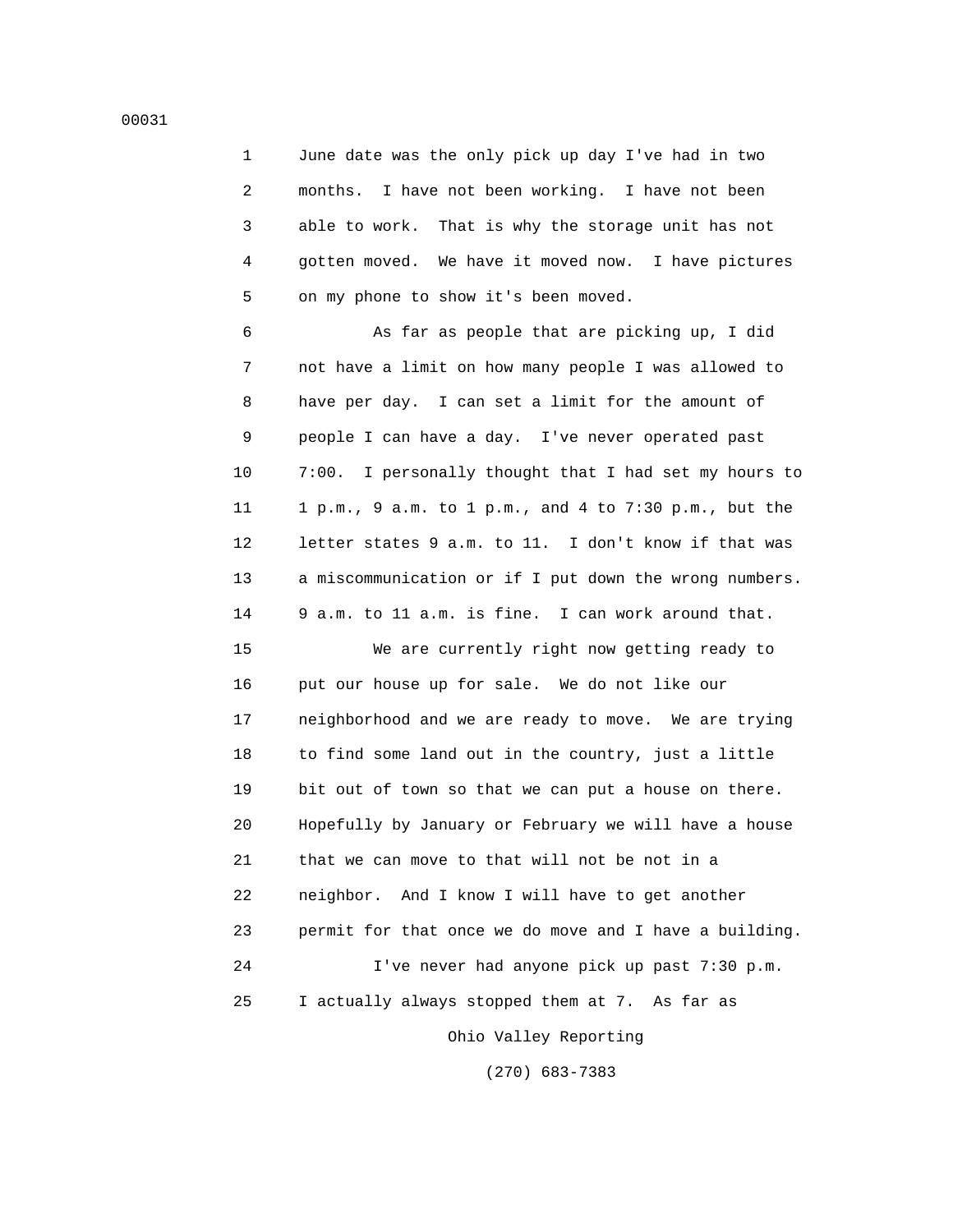1 people, if there is, I've asked those people on my 2 page to, if there happens to be one or two people to 3 just sit in your car and wait until people walk off. 4 Also, would you like to see the picture of 5 where the storage unit has been moved? 6 CHAIRMAN: That's up to you. 7 MR. GLENN: What, I couldn't understand? 8 CHAIRMAN: She wanted to know if you wanted to 9 see the picture where the storage unit has been moved. 10 I think she has it on her phone. 11 MS. OGLESBY: Yes. 12 MR. GLENN: It's not in your driveway anymore? 13 MS. OGLESBY: No, it's not. 14 MR. HOWARD: It was moved off today then? 15 MS. OGLESBY: I called them two weeks ago, 16 well, I guess it was a week and a half ago and they 17 just moved it today after I called them probably ten 18 times to come get it. I have been working on getting 19 them to move it, and it is gone. 20 There is the extra two parking spots for the 21 customers. 22 MR. HOWARD: And the question was raised about 23 what was in the application about hours. I've got it 24 right here. Monday 9 to 11 a.m., 4 to 7:30 p.m. 25 Tuesday 9 to 11 a.m., 4 to 7:30. Wednesday 4 to 7:30. Ohio Valley Reporting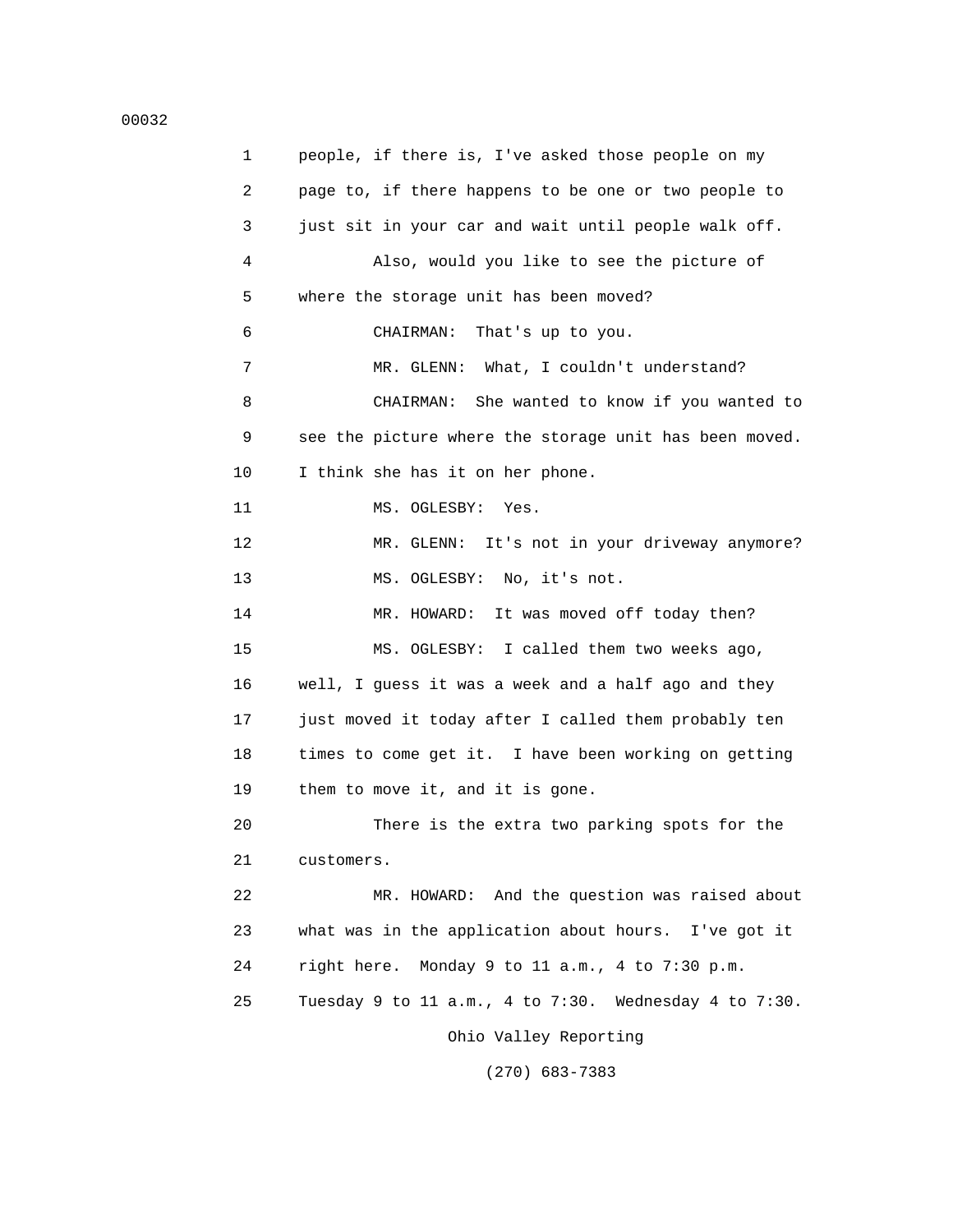1 Friday 4 to 7:30.

 2 MS. OGLESBY: Yes. I only have, whenever I 3 post items, I only have pick ups two to three times a 4 week. I never have four or five, six days. It's 5 only, they two or three days to pick their items up or 6 they lose them. And I've never worked past 7:30. I 7 have worked until 1:00 because I honestly thought that 8 my permit was to 1:00. Yes, I have done that.

 9 I do apologize that I've caused some trouble 10 here. I really hope you all give me one last chance, 11 I do not have the storage unit, to comply with all the 12 rules until I can get moved out and get a bigger area. 13 I know it's in a neighborhood. This is my occupation, 14 my job. With my conditions that I have right now, I'm 15 seeing doctors two to three times a week. I'm going 16 to physical therapy. There will be no way for me to 17 have an actual job right now. So if I can't work from 18 home, I will not have any income on my part, and with 19 all my doctor bills coming in right now I really need 20 the money.

 21 CHAIRMAN: Any board members have any 22 question?

23 MR. GLENN: I've got a question.

 24 You said that you sent a note out to your 25 customers that you don't want any more than two people

Ohio Valley Reporting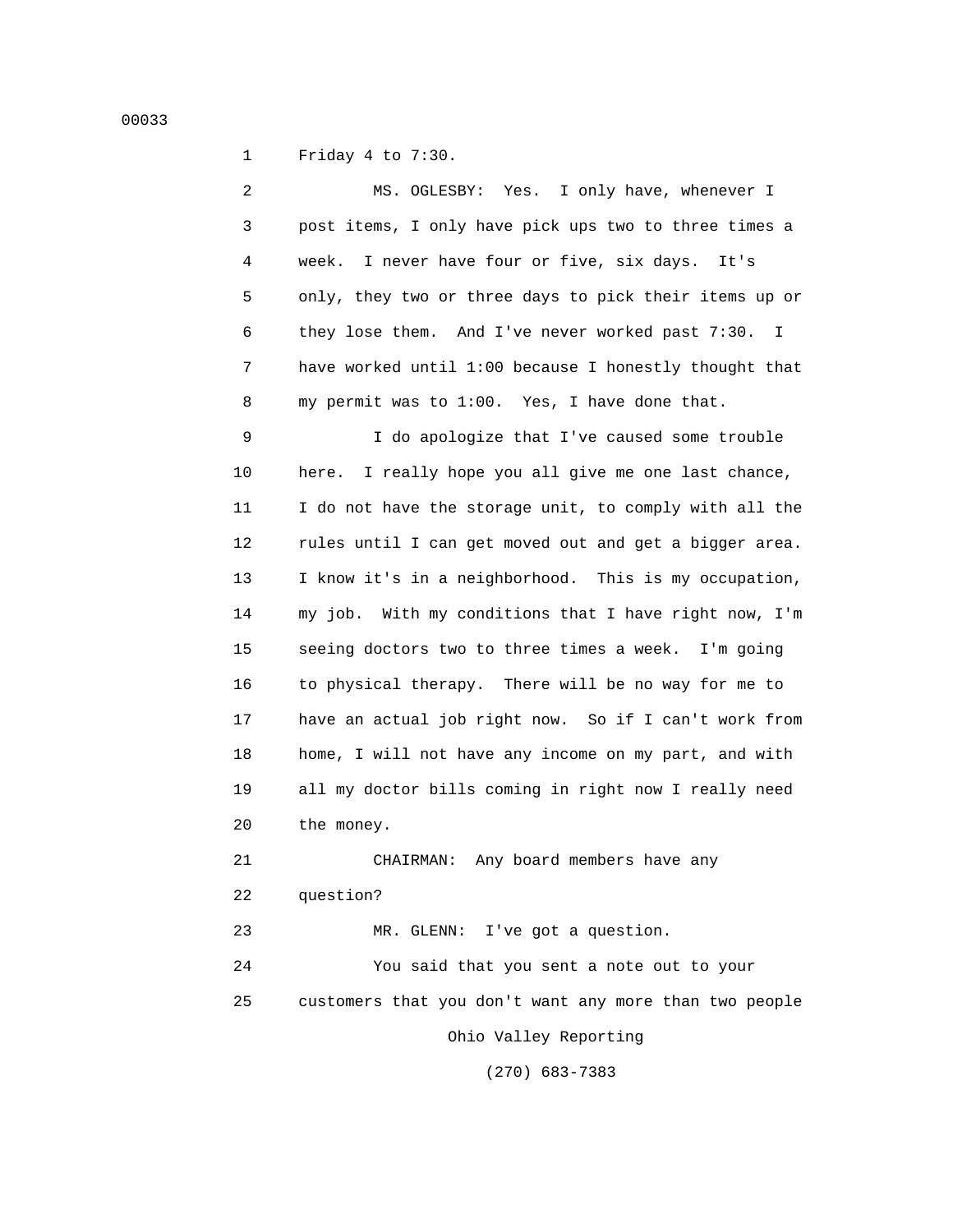## 1 to park there at any one time. If there are two 2 people already there, then they need to park and wait. 3 Is that what you said, they need to park outside and 4 wait until --

 5 MS. OGLESBY: Until, I guess, like another 6 person leaves before they walk up. Does that make 7 sense?

 8 MR. GLENN: Is that what's happening, you're 9 waiting for somebody to leave and then another person 10 can walk up?

 11 MS. OGLESBY: Can pull up and come up, yes, 12 unless I need to schedule like certain -- like say, yo 13 know, you all can pick up at this time, 10:15, 10:30, 14 like space it out like that. I can also do that.

 15 MR. GLENN: The concern I have, the question I 16 have, was wondering about is if there are a number of 17 vehicles parked on the street waiting for somebody to 18 leave your business so then they could go up there, to 19 me that would be a little over and above board because 20 then they would be in front of the neighbor's houses 21 and taking up their street parking. Is that what is 22 happening is what I'm asking?

 23 MS. OGLESBY: No, that's not what is 24 happening. Across from me there is no -- well, 25 there's a house. Their house faces -- it doesn't face Ohio Valley Reporting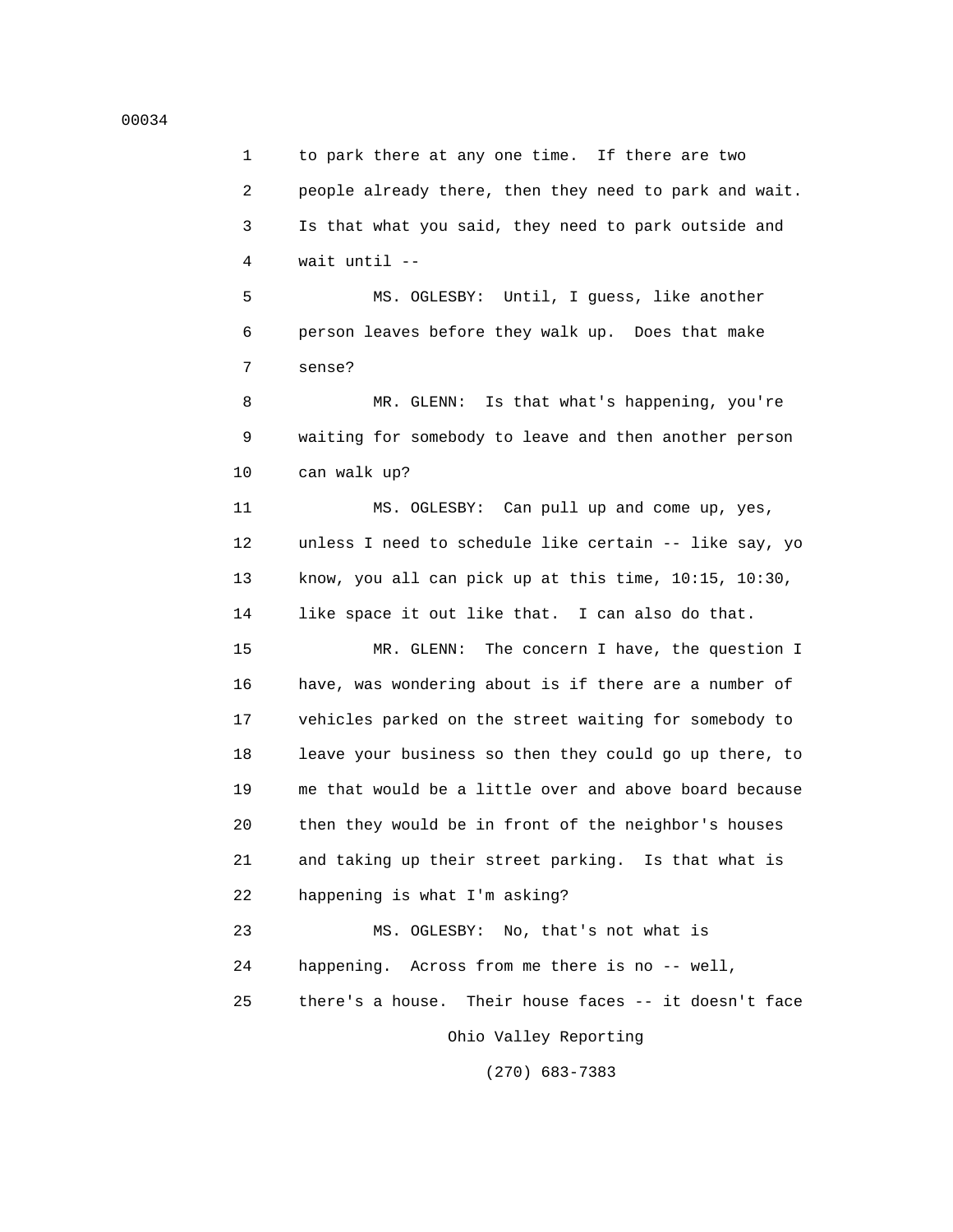1 mine, if that makes sense. The two houses do not face 2 mine. Sometimes somebody will park across the street 3 right there and walk over or in front, directly in 4 front of my house, but they're not parking in front of 5 neighbor's houses.

6 MR. GLENN: All right.

 7 MS. OGLESBY: If needed, if I need to like 8 tell people, like if you want to come at 10:15 and you 9 want to come at 10:15 you can. Then if I need to 10 schedule people, I can do that, just to get me by 11 until we can get out of the neighborhood and get into 12 a house. We'd really appreciate it if you all would 13 give me another chance at this so that I can continue 14 to run my business and continue to bring some extra 15 income in.

 16 CHAIRMAN: I have a couple of questions for 17 you.

 18 When you received the conditional use permit 19 from this board, did you understand what the 20 requirements of that conditional use permit were? 21 MS. OGLESBY: Yes, sir. I've been trying to 22 follow them. Like I said on the time, I did go over 23 the time sometimes, yes.

 24 CHAIRMAN: But you knew you were going over 25 time?

Ohio Valley Reporting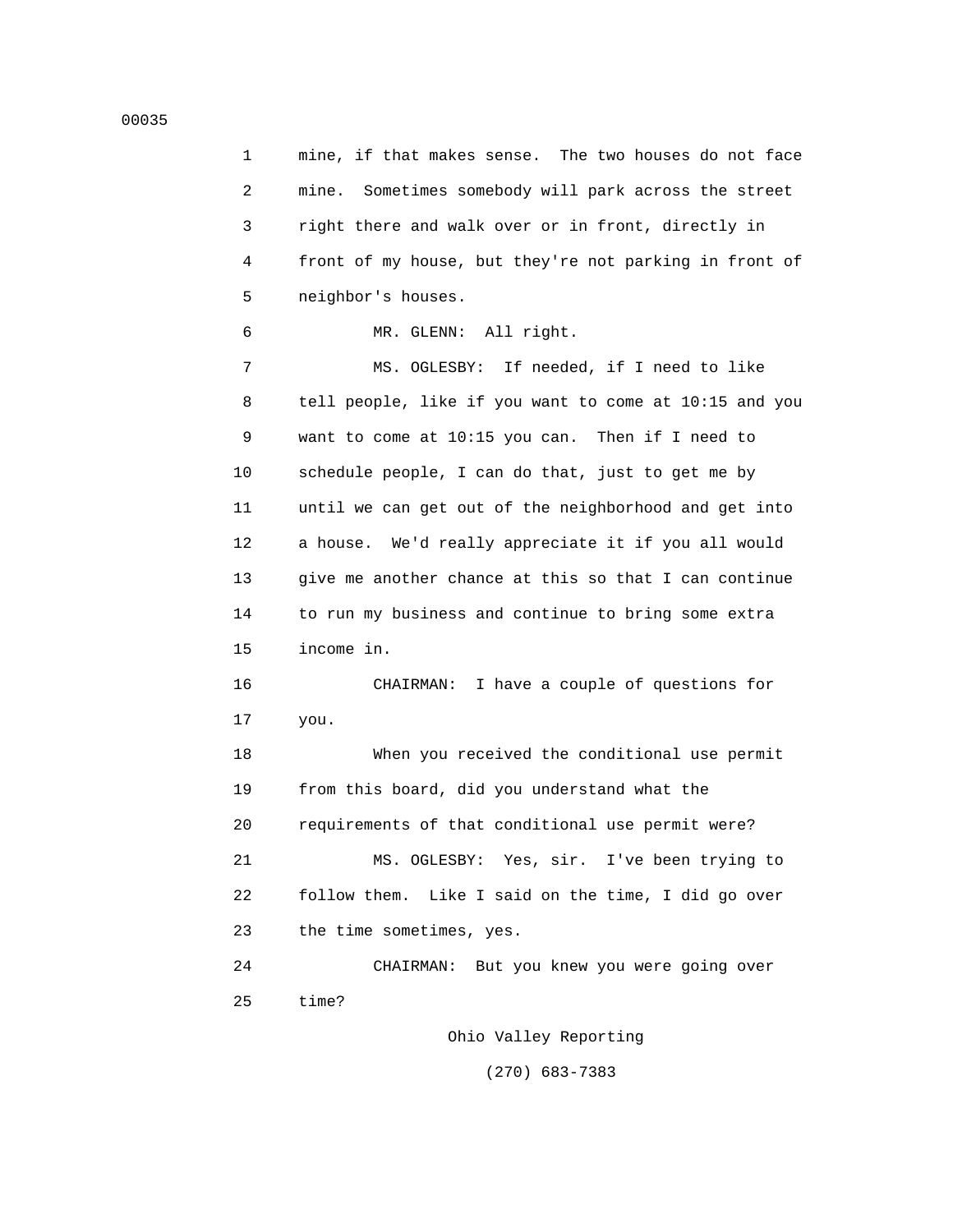| $\mathbf{1}$ | No. No, sir, I did not. I<br>MS. OGLESBY:              |
|--------------|--------------------------------------------------------|
| 2            | thought when I put the conditional permit in that I    |
| 3            | posted 9 am to 1 p.m. and 4 p.m. to 7:30 p.m. When I   |
| 4            | got this letter and I read it, it said 11 a.m.         |
| 5            | Sometimes I did go over between 11 a.m. and 1 p.m.     |
| 6            | because I really honestly thought that I put 1 p.m. on |
| 7            | there.<br>So I did go over some on that.               |
| 8            | MR. HOWARD: Can I piggyback on that?                   |
| 9            | CHAIRMAN:<br>Sure.                                     |
| 10           | MR. HOWARD: From the Staff's perspective, how          |
| 11           | do you explain the Saturday and Sunday pick ups?       |
| 12           | MS. OGLESBY:<br>That, I very rarely had Saturday       |
| 13           | or Sunday. I don't know what day exactly it was on.    |
| 14           | I don't remember. I'm not sure if it was around a      |
| 15           | holiday. I'm not sure.                                 |
| 16           | MR. HOWARD: Melissa, if you'd go back.                 |
| 17           | April 9th you posted Saturday 9 to noon.               |
| 18           | April 15th, Saturday 9 to noon. April 20th -- oh, the  |
| 19           | 29th was 9 to noon.                                    |
| 20           | MS. OGLESBY: Usually I'm out of town on                |
| 21           | Thursdays, is when I'm out getting new merchandise.    |
| 22           | Then April 30th was 9 to noon.<br>MR. HOWARD:          |
| 23           | Melissa.                                               |
| 24           | Yes. I should not have had a<br>MS. OGLESBY:           |
| 25           | Saturday on there.                                     |
|              | Ohio Valley Reporting                                  |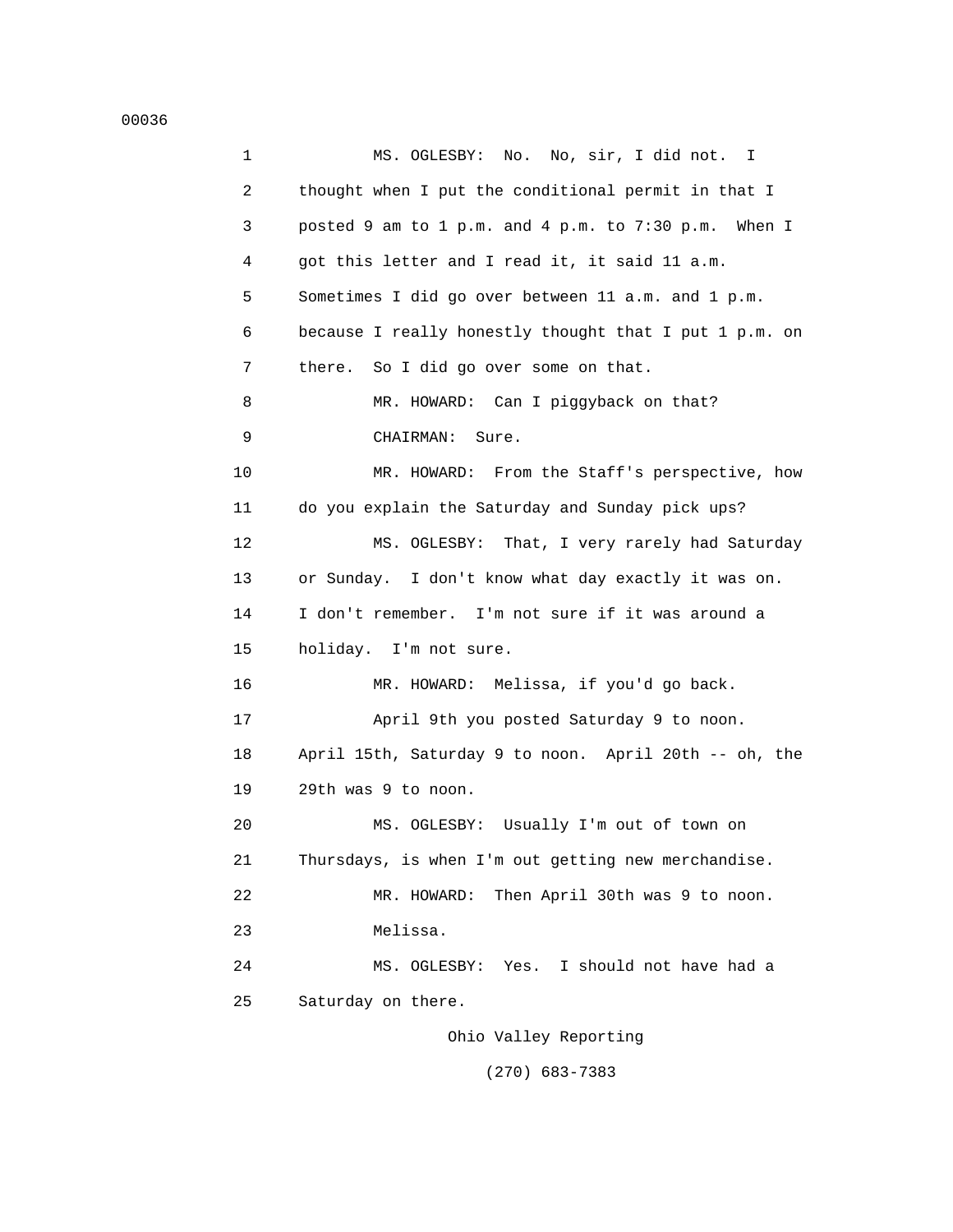00037

 1 MR. HOWARD: Here is May 13th was 9 to 2. 2 Sunday, 3 to 7 on May 30th. 3 MS. OGLESBY: So I did have some Saturdays in 4 there. I do apologize for that. 5 MR. HOWARD: Sunday. Saturday you've got pick 6 ups on June 12th. 7 MS. OGLESBY: That was the only, June 12th is 8 the only day I've worked in two months. That's also 9 why the storage unit has not been emptied out. All of 10 the stuff that was in there I ended up putting in my 11 spare bedroom because it was stuff that was supposed 12 to be go to the auction house, but I haven't even 13 gotten to take my auctioneer's license yet. 14 MR. HOWARD: That's from the Staff's 15 perspective. We're in the unenviable position of 16 having to enforce. That's part of what our job is. 17 Any time we get a complaint, we have to look into it. 18 MS. OGLESBY: Right. I agree. 19 MR. HOWARD: As Melissa explained, that's how 20 we've gotten to where we are. 21 I just wanted, at least from our enforcement 22 perspective, to get some clarification on Saturday and 23 Sunday time. 24 MS. OGLESBY: I did have a couple of Saturdays 25 in there. Not very many. I do have a couple. I do Ohio Valley Reporting (270) 683-7383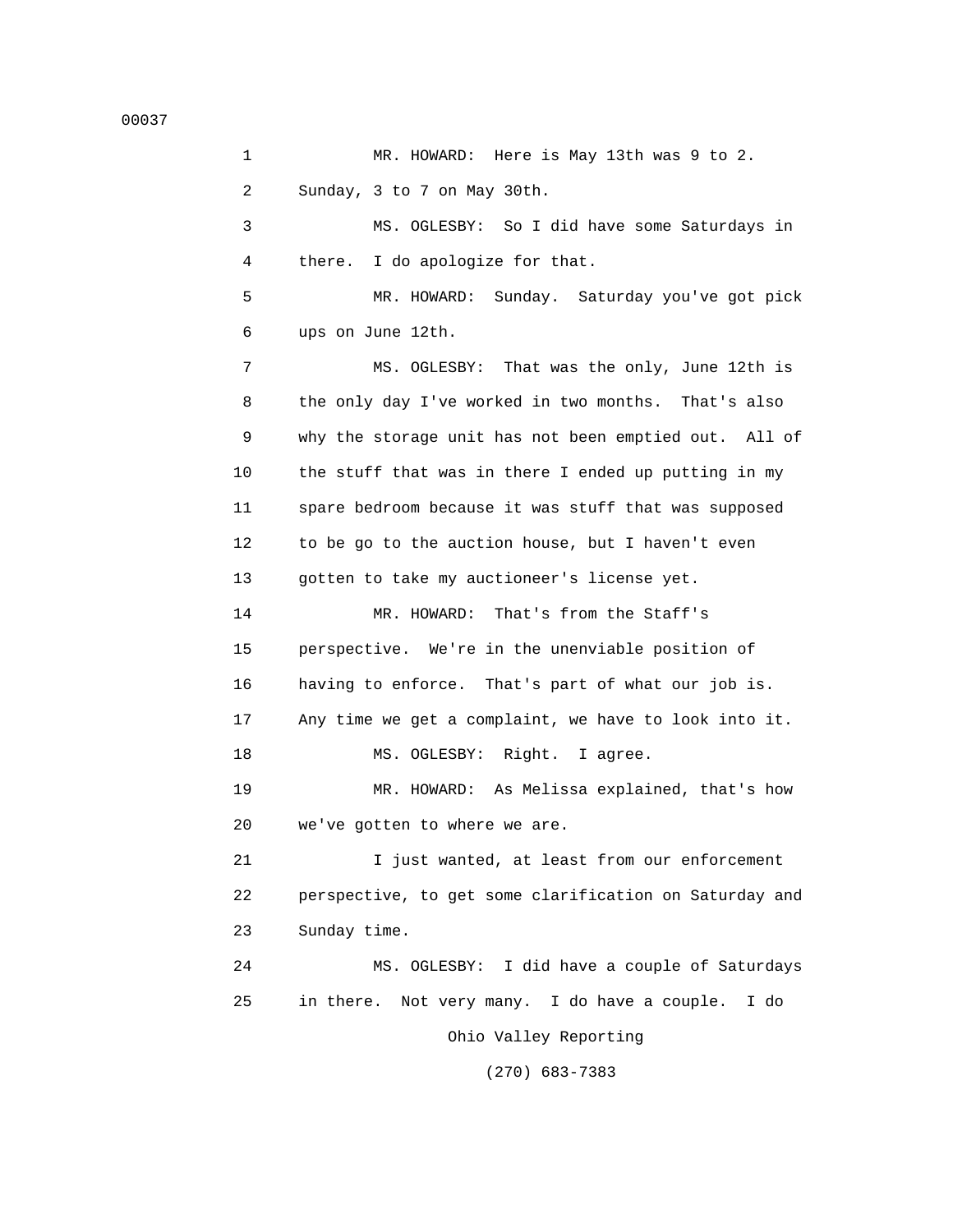1 apologize for that. I can guarantee you I can follow 2 by the rules. If you all want me to schedule people, 3 I do it that way. I will make sure no more than two 4 people to show up. Whatever I need to do is what I'm 5 willing to do to get me through this until we can get

7 I will not be able to take over the auction 8 house right now I can't go to auctioneer school right 9 now because of COVID.

10 MS. MASON: I have a question.

6 moved out of the neighborhood.

 11 If we were to choose to give her a second 12 chance to remain there, can we impose some more 13 restrictions tonight?

 14 MR. HOWARD: Terra can address it. You 15 certainly couldn't make it more flexible than what it 16 is.

> 17 MS. MASON: No. No. For instance, saying 18 that she can only have people to pick up during a 19 certain time and she can only have -- we determine a 20 couple of people at a time.

 21 CHAIRMAN: I don't know that we can amend a 22 condition. Would she have to apply for a new permit? 23 MS. KNIGHT: I think that's right. I don't 24 think we can change the conditions on it. She's made 25 a very good suggestion of scheduling people instead of

Ohio Valley Reporting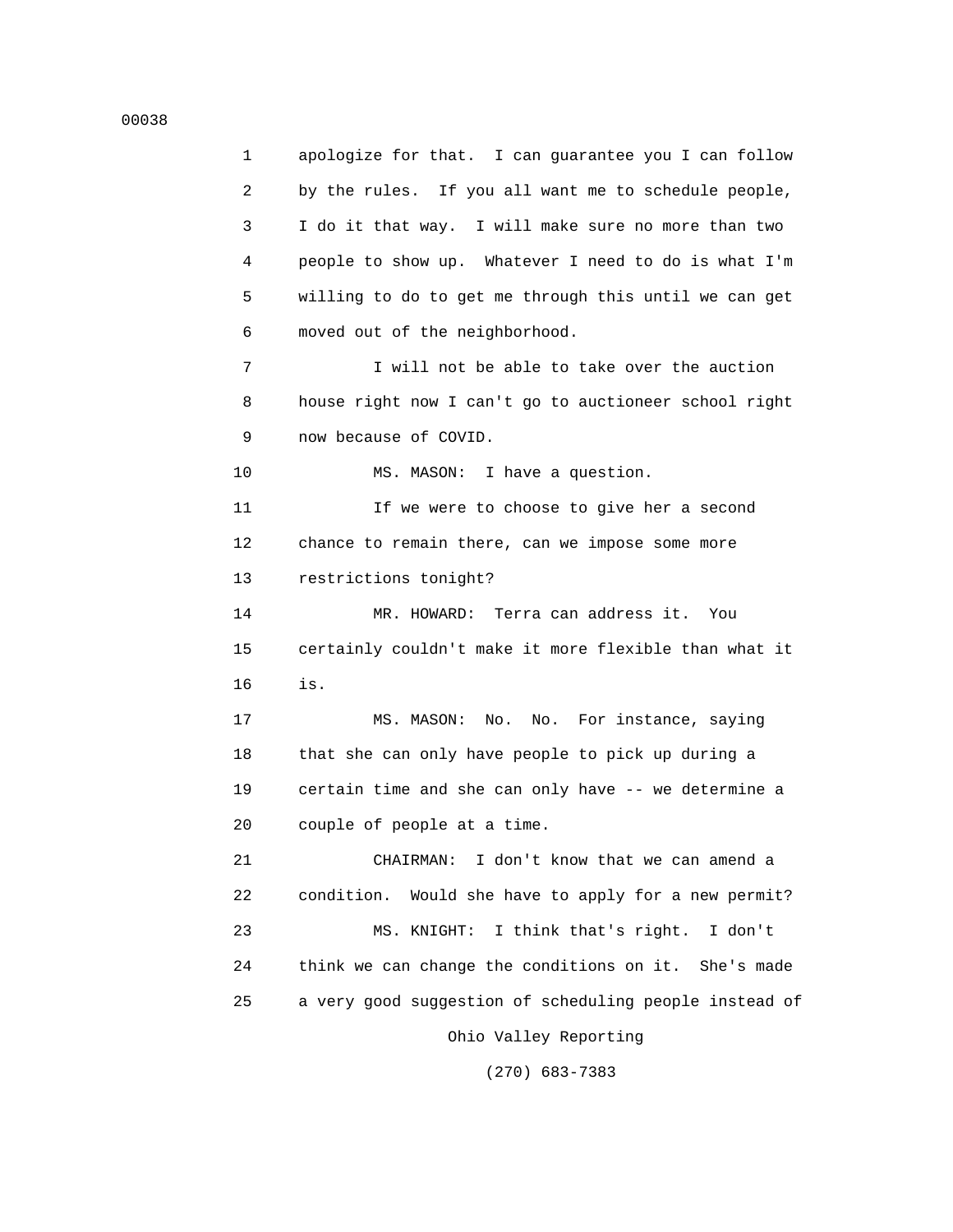1 just making it open-ended, of course, but that's a 2 business judgment call. 3 CHAIRMAN: I trust Mrs. Knight. 4 MS. MASON: That's why I'm asking. She's 5 saying that she'll abide by that. I can understand 6 where the neighbors are coming from if there's cars 7 parks out in front of their house. 8 MS. OGLESBY: I can assure you there's been no 9 neighbors, no cars parked in front of the neighbors. 10 In front of my house and across the street where there 11 is no houses facing mine. They have not been parking 12 in front of my neighbor's house. 13 MS. MASON: Well, evidently somebody, I guess, 14 was upset. 15 MS. OGLESBY: I know who it is that's been 16 calling on me. They live several houses down the 17 street. 18 MR. HOWARD: I will say, I think we've had 19 more than, I think we've had complaints from more than 20 one person. I don't think it's a single entity. 21 MS. OGLESBY: Yes. The guy diagonal from me 22 is who called on me the first time. I've talked to 23 him since then, and he has been okay with it. 24 MR. HOWARD: Then we've had others since then. 25 That's why, you know, I don't think it's just coming Ohio Valley Reporting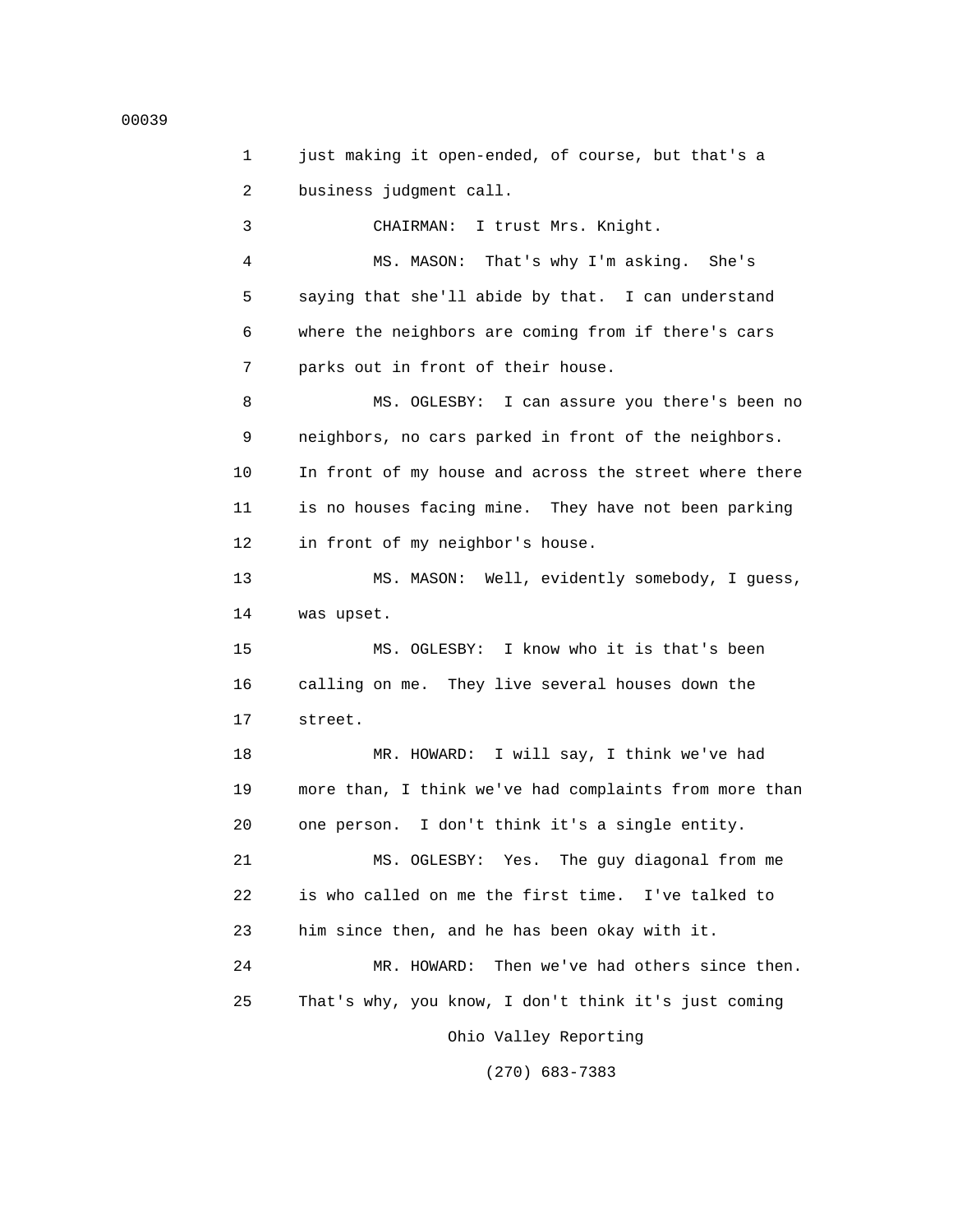00040

1 from maybe one person.

 2 MS. OGLESBY: I wonder if maybe I just 3 schedule people. Since the storage unit, I guess that 4 was a big deal, since it's gone, they'll see that it's 5 gone and they'll say, okay, she's only having two 6 people there and no other cars. Just two in her 7 driveway. I'm not sure. 8 CHAIRMAN: The issue we have is we have to 9 take action on the facts as we know them up to this 10 point in time and cannot let's say reset new 11 conditions unless you come in and apply for another 12 conditional use permit, assuming this was withdrawn 13 from you. Okay? 14 MS. OGLESBY: Okay. I understand that. If I 15 abide by the times that are on here now and I schedule 16 them myself, like pick up times, I could do that 17 though, right? 18 MS. KNIGHT: As long as it's in compliance 19 with the conditions. 20 MS. OGLESBY: That would be my only -- 21 MS. KNIGHT: The Board has certain options 22 tonight. To either say the conditional use permit has 23 been violated, has not been violated, or there is an 24 option, I guess, to postpone. 25 MR. GLENN: So your hours of operation would Ohio Valley Reporting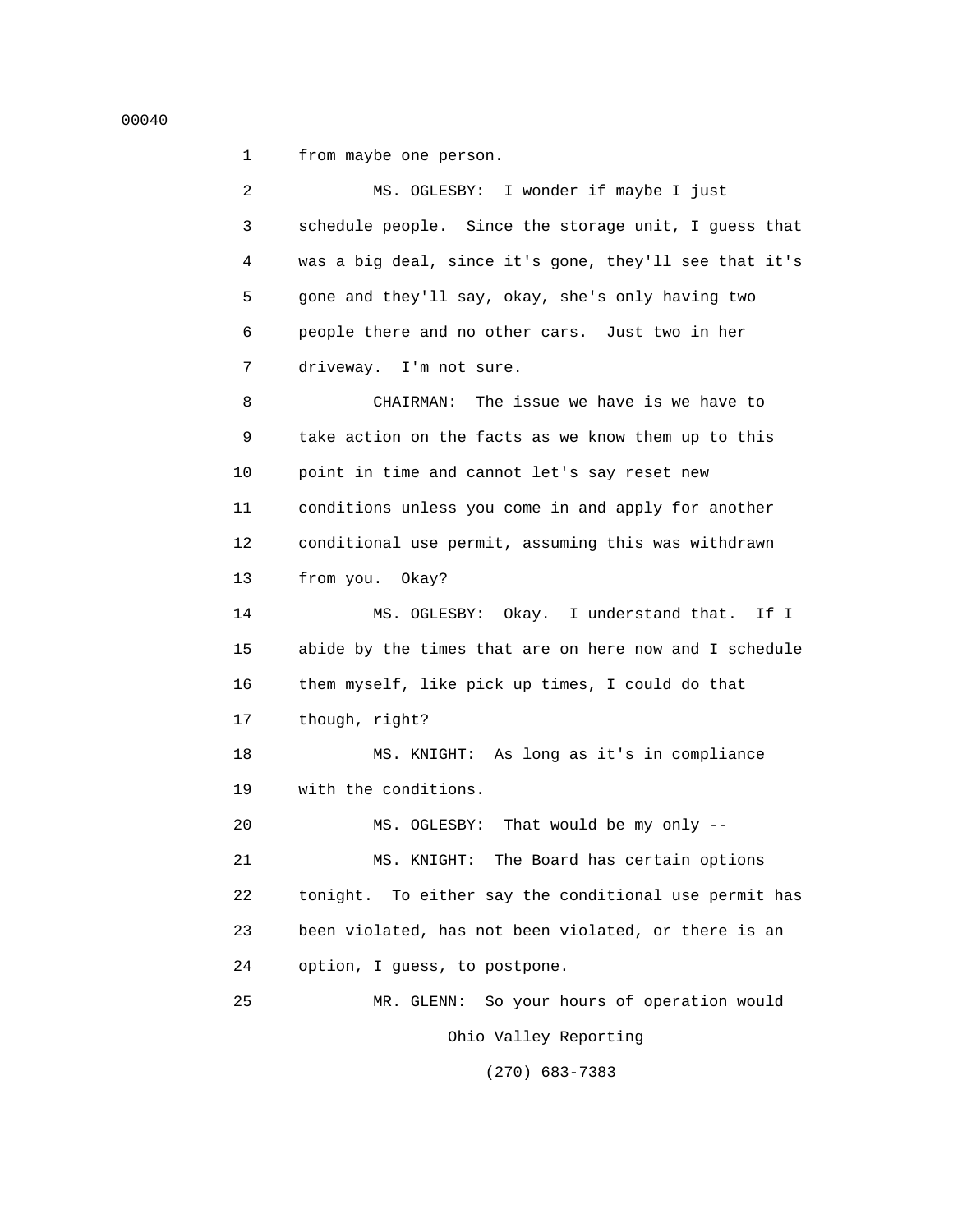1 be Monday and Tuesday from 9 to 11. 2 MS. OGLESBY: Yes. 3 MR. GLENN: Then 4 p.m. to 7:30. 4 MS. OGLESBY: Yes. 5 MR. GLENN: Then on Wednesday and Friday it 6 would be 4 to 7:30; is that what I remember? 7 MS. OGLESBY: Yes. I never have any later 8 than 7 anyway. 9 MR. GLENN: 4 to 7:30. 10 MS. OGLESBY: Yes. 11 MR. GLENN: Nothing on Saturdays and nothing 12 on Sundays. 13 MS. OGLESBY: Nothing on Saturdays and nothing 14 on Sundays, and I can comply with every bit of this. 15 MR. GLENN: Well, I know you can, but -- 16 MS. OGLESBY: Will I? Yes. 17 MR. GLENN: You haven't been though. 18 MS. OGLESBY: Right. I understand that. 19 CHAIRMAN: Yes, Mr. Jean. 20 MR. JEAN: I have a question for the 21 applicant. 22 So you can schedule, you will schedule your 23 appointments where you never have more than two people 24 there? 25 MS. OGLESBY: Yes, sir. Yes, I will. Yes. I Ohio Valley Reporting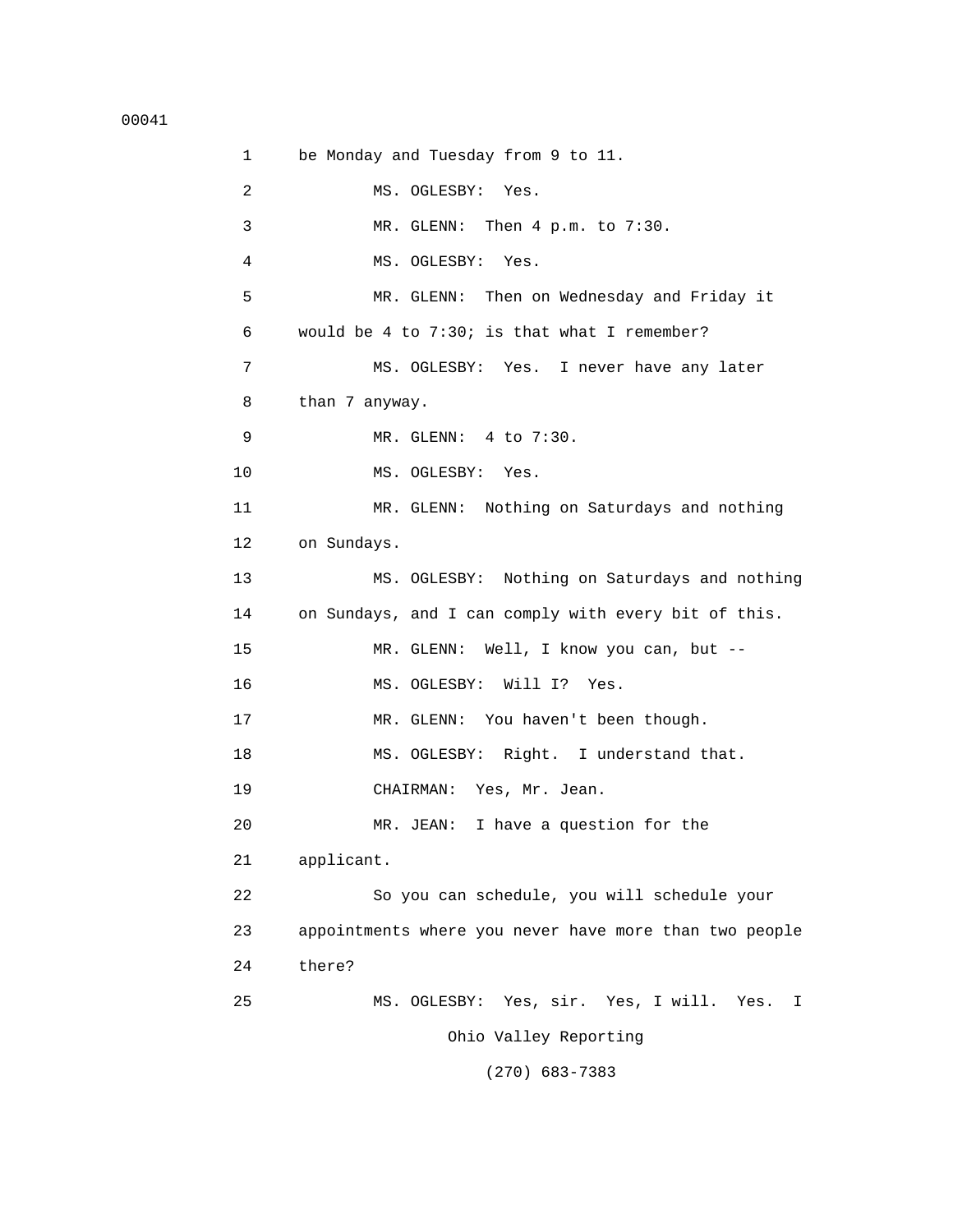1 can keep a log and then I will tell them the time slot 2 that I have available and then I can write both list 3 of all the time slots and then put everybody's name by 4 them, yes. 5 CHAIRMAN: I guess the question is do we 6 choose to forgive the past violations and not act on 7 them and trust that there will not be any future 8 violations? 9 MS. MASON: Or do we postpone it and look at 10 it in 30 days? 11 CHAIRMAN: She's going to still be operating 12 in 30 days. 13 MS. MASON: She says she is going to had 14 operate within the guidelines. 15 CHAIRMAN: That's what she said when we passed 16 it the first time. 17 MS. MASON: I understand. I agree. 18 CHAIRMAN: If the Board choose to postpone, I 19 have no huge issue with that, but I don't know that we 20 have any guarantee. 21 MS. MASON: I'm just thinking if we postpone 22 it to make sure that she's abiding by the guidelines. 23 MS. OGLESBY: I promise you I will. This 24 means so much to me. It used to be just our extra 25 spending money. Now it's the thousands of dollars Ohio Valley Reporting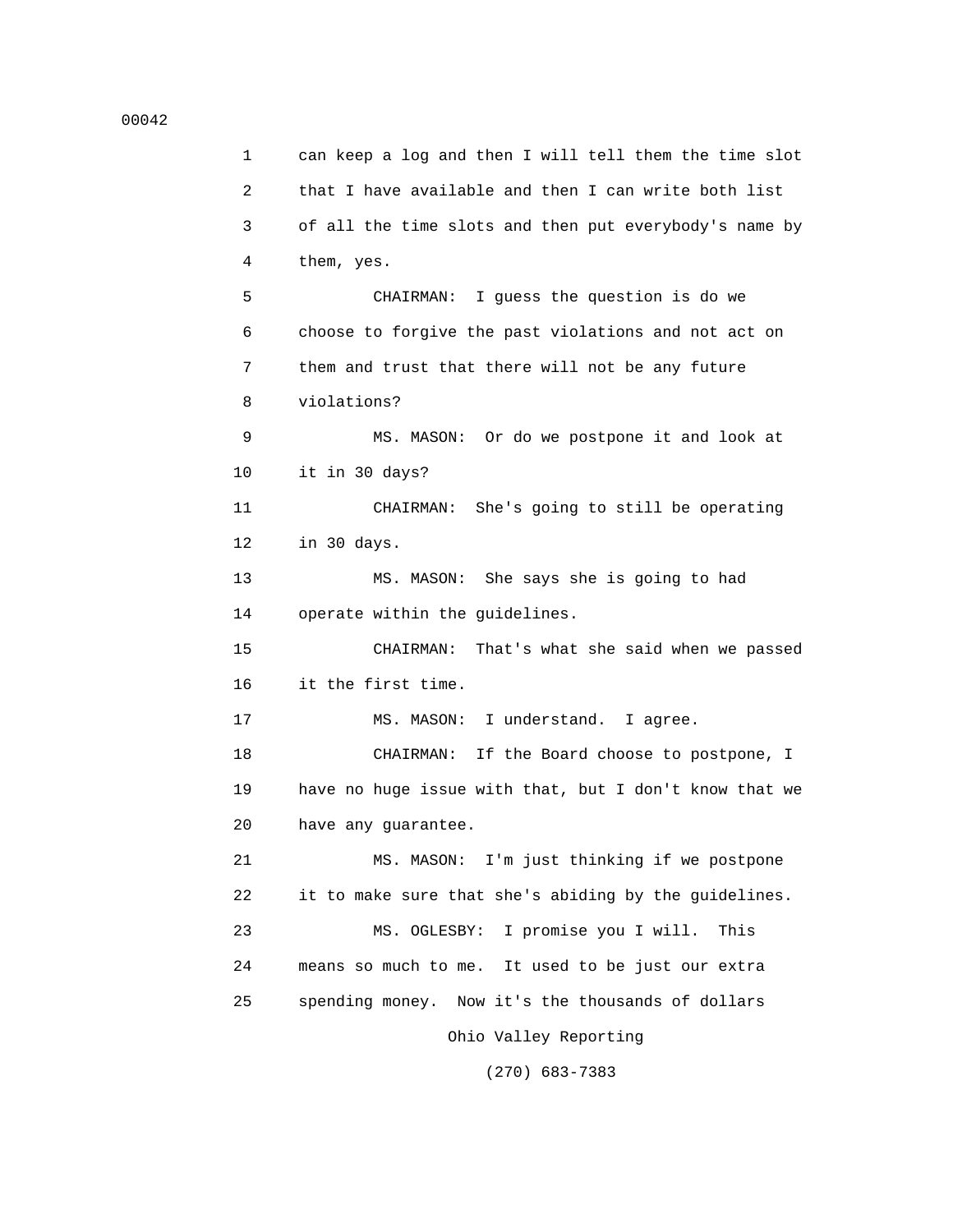```
00043
```
 1 doctor bills I am having to pay for. 2 CHAIRMAN: Any other questions or concerns 3 from the Board? 4 (NO RESPONSE) 5 CHAIRMAN: I'm ready for a motion. 6 Mr. Jean. 7 MR. JEAN: I'd like to make a motion that we 8 take no action at this time. 9 MS. KNIGHT: Do you want to postpone to the 10 next meeting or 60 days? Basically taking no action 11 would be -- you're saying you don't believe she's 12 violated it and you find keeping the conditional use 13 permit in place. 14 MR. JEAN: I would like to take no action at 15 this time, but if we get more complaints we can still 16 revisit this. 17 CHAIRMAN: Do I have a second to that motion? 18 MR. GLENN: Is there a time frame? 19 MS. MASON: I say 30 days. 20 MR. GLENN: Is that agreeable? 21 MR. JEAN: We revisit it for 30 days and 22 monitor the situation for 30 days. 23 MR. GLENN: I'll second that. 24 MS. MASON: I think the problem though, Brian 25 and Melissa, is that you all don't have the Staff to Ohio Valley Reporting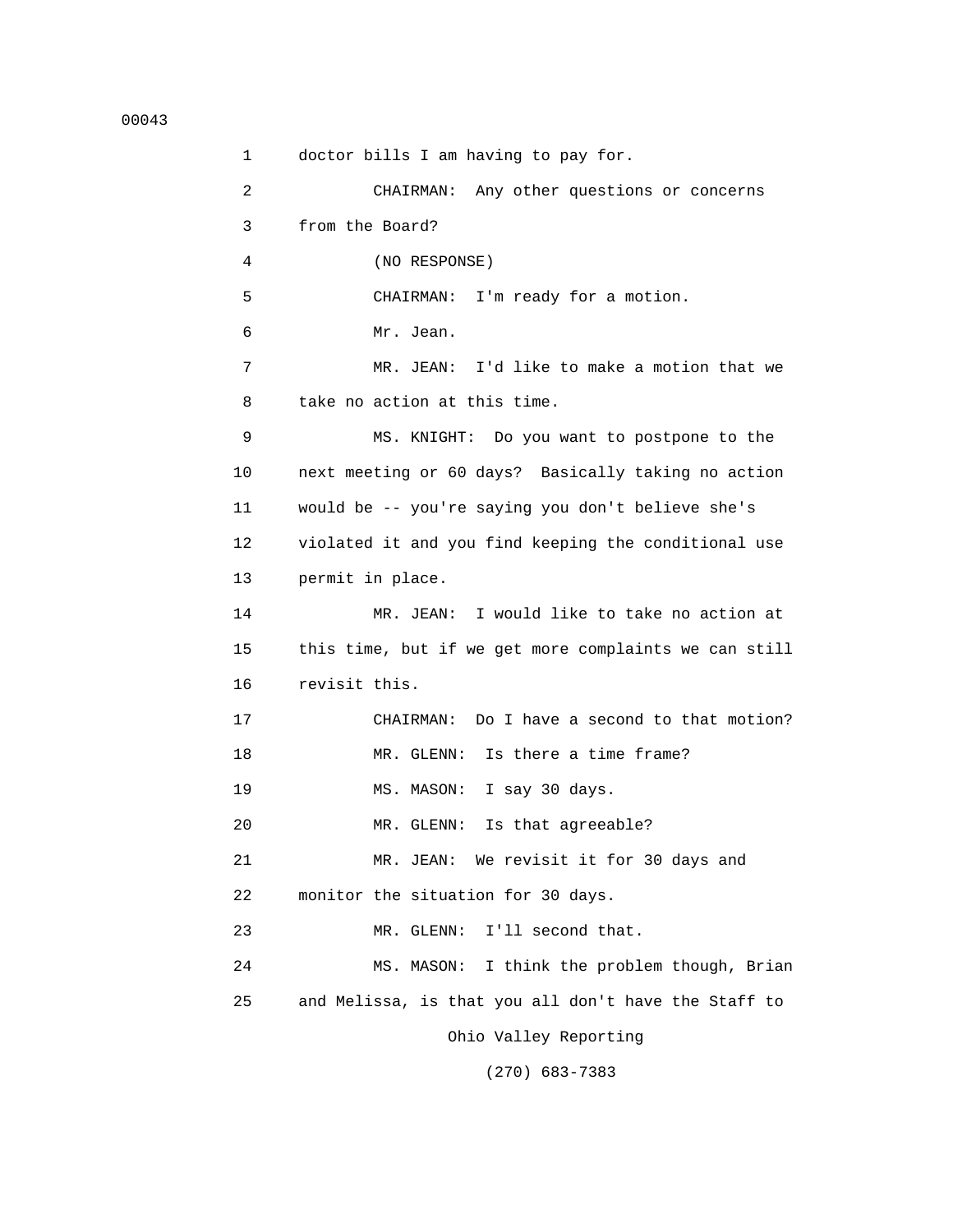1 really monitor it, right?

 2 MR. HOWARD: We can't go and just camp out at 3 their house and watch.

 4 MS. EVANS: This is a private Facebook page 5 group that Brian and I are neither one a part of. We 6 can't see what she's posting nor do I want to be a 7 part of her private Facebook group, and I'm sure Brian 8 doesn't either. These were e-mailed to us by, you 9 know, the person complaining. So we aren't privy to 10 what she's posting and when her hours of operation 11 are. We will only know in 30 days if someone 12 complains again and sends us these same pictures 13 again.

 14 MR. HOWARD: I'll tell you now that we're not 15 going to do Staff overtime comp time sending people 16 out on Saturdays or Sundays.

 17 MS. MASON: That's what I was thinking. 18 MR. HOWARD: That's not what we do or what I 19 feel like we should do. That's not good use of our 20 funds.

 21 If you choose to postpone it we'll -- you 22 know, I assume if that's the route you go, we'll hear 23 about it at some point and then we can revisit it next 24 month.

 25 CHAIRMAN: We have a motion to postpone it for Ohio Valley Reporting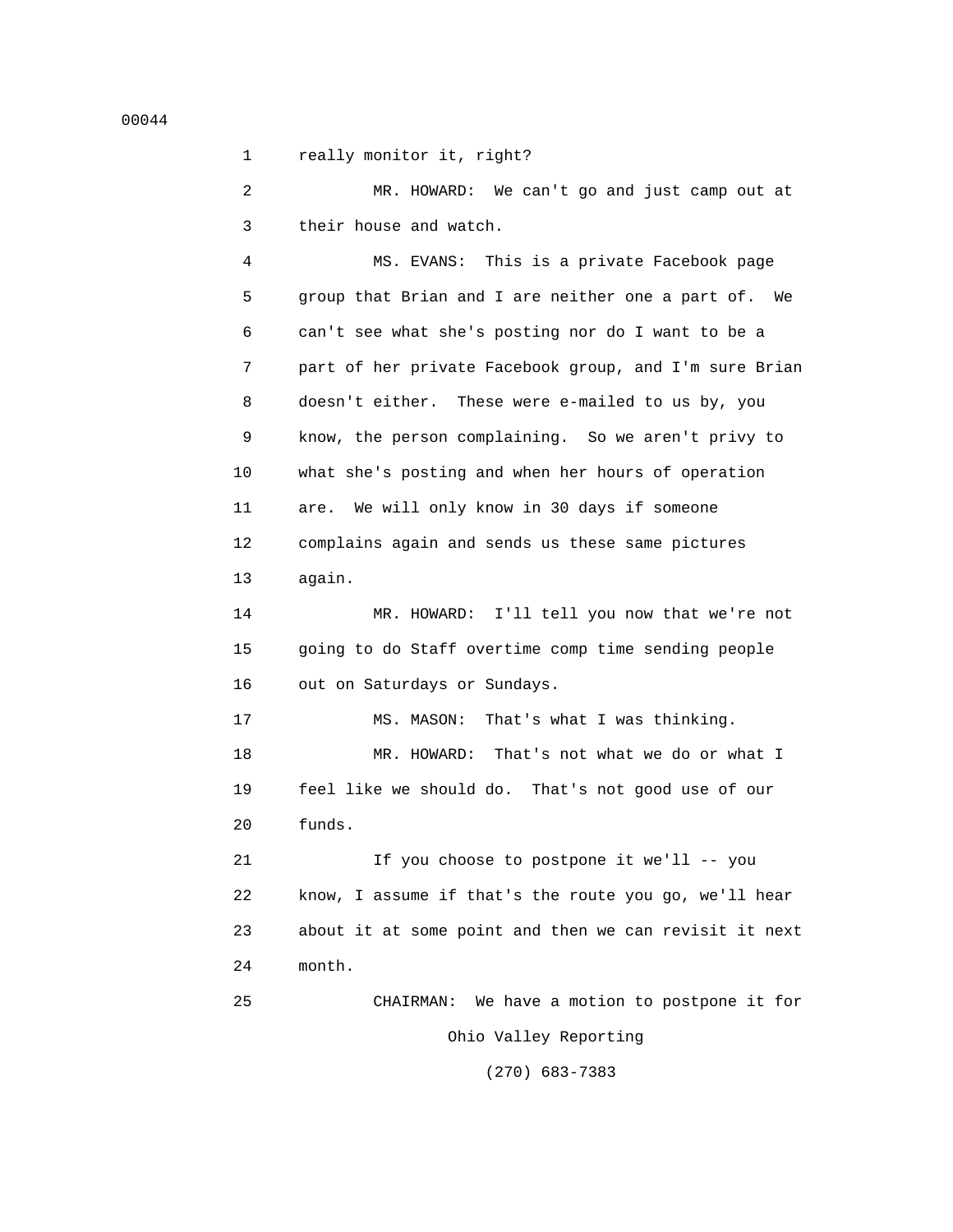```
 1 one month.
 2 Mr. Glenn, did you second that?
 3 MR. GLENN: Well --
 4 CHAIRMAN: Continue to second it?
 5 MR. GLENN: I'm going to say I'm reluctant,
 6 but I will second it.
 7 CHAIRMAN: Any further questions?
 8 (NO RESPONSE)
 9 CHAIRMAN: All in favor of the motion raise
 10 your right.
 11 (BOARD MEMBERS LEWIS JEAN, BILL GLENN, RUTH
 12 ANN MASON RESPONDED AYE.)
 13 CHAIRMAN: All opposed.
 14 (BOARD MEMBER FRED REEVES RESPONDED NAY.)
 15 CHAIRMAN: Okay. You've got a month.
 16 MS. OGLESBY: I will not let you all down. I
 17 have another date to come back; is that right?
18 MR. HOWARD: Yes.
 19 MS. EVANS: The next Board of Adjustment
 20 meeting is September 3rd.
 21 CHAIRMAN: I want you to understand the
 22 consequences. Okay? Should you not do what you are
 23 supposed to do, and if the board revokes this, if you
 24 were to continue to do it, you will find yourself in
 25 court.
```
Ohio Valley Reporting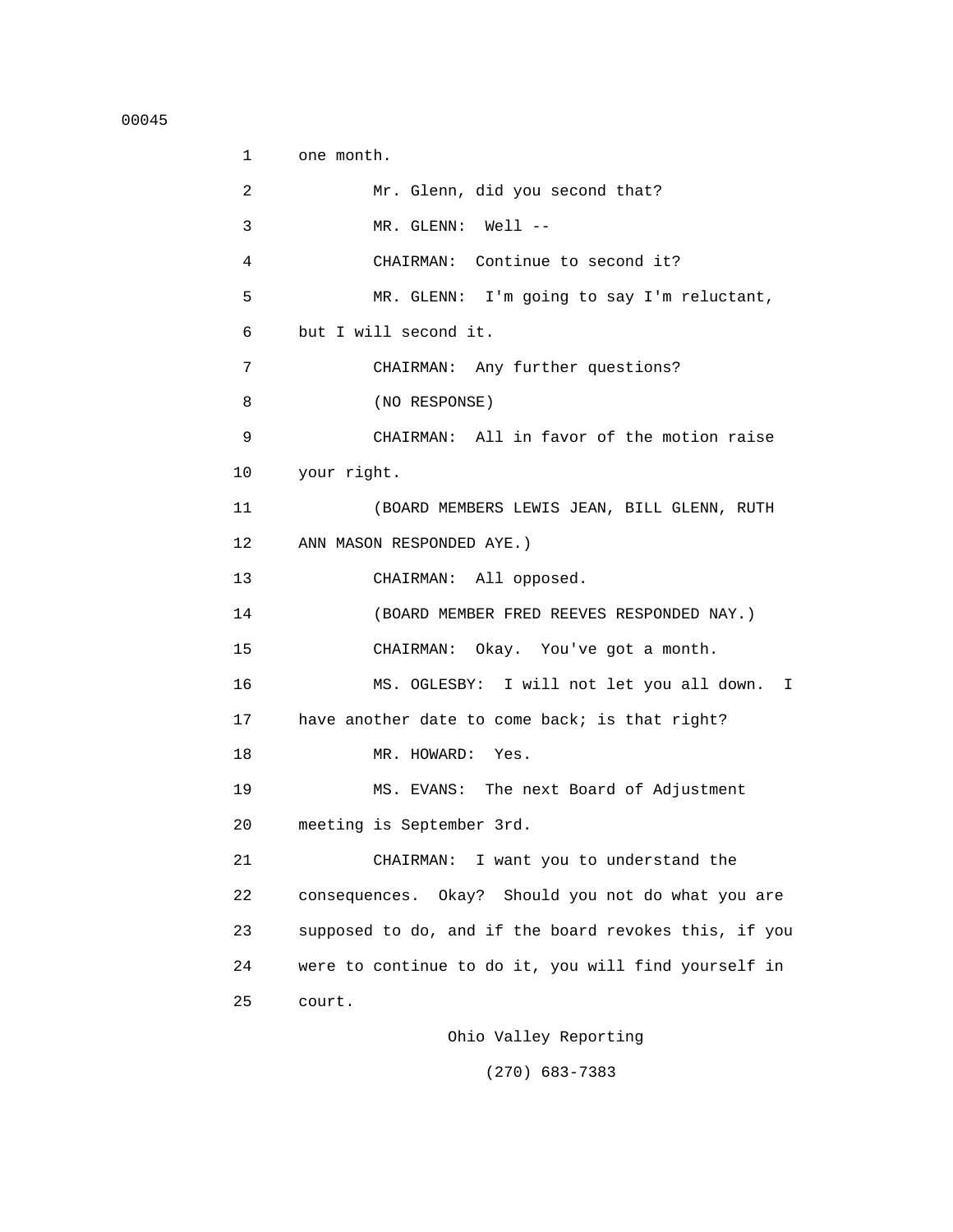| 1  | MS. OGLESBY: Right. I have enough doctor            |
|----|-----------------------------------------------------|
| 2  | bills right now I don't need court on top of that.  |
| 3  | CHAIRMAN: I'm going to assure you, from my          |
| 4  | perspective, I'd be like a dog with a bone, I'm not |
| 5  | letting go of it until the right thing is done.     |
| 6  | MS. OGLESBY: Right. I'm sure whoever has            |
| 7  | been calling in, if they see me not doing what I'm  |
| 8  | supposed to do, they're going to call in again.     |
| 9  | CHAIRMAN:<br>Okay.   Thank you.                     |
| 10 | MS. OGLESBY: Thank you very much.                   |
| 11 | CHAIRMAN: Any other business, Mr. Howard?           |
| 12 | MR. HOWARD: That's all we've got.                   |
| 13 | MR. GLENN: Motion to adjourn.                       |
| 14 | Motion to adjourn.<br>CHAIRMAN:                     |
| 15 | MS. MASON:<br>Second.                               |
| 16 | Second by Ms. Mason. All in favor<br>CHAIRMAN:      |
| 17 | raise your right hand.                              |
| 18 | (ALL BOARD MEMBERS PRESENT RESPONDED AYE.)          |
| 19 | CHAIRMAN: We are adjourned.                         |
| 20 |                                                     |
| 21 |                                                     |
| 22 |                                                     |
| 23 |                                                     |
| 24 |                                                     |
| 25 |                                                     |
|    | Ohio Valley Reporting                               |